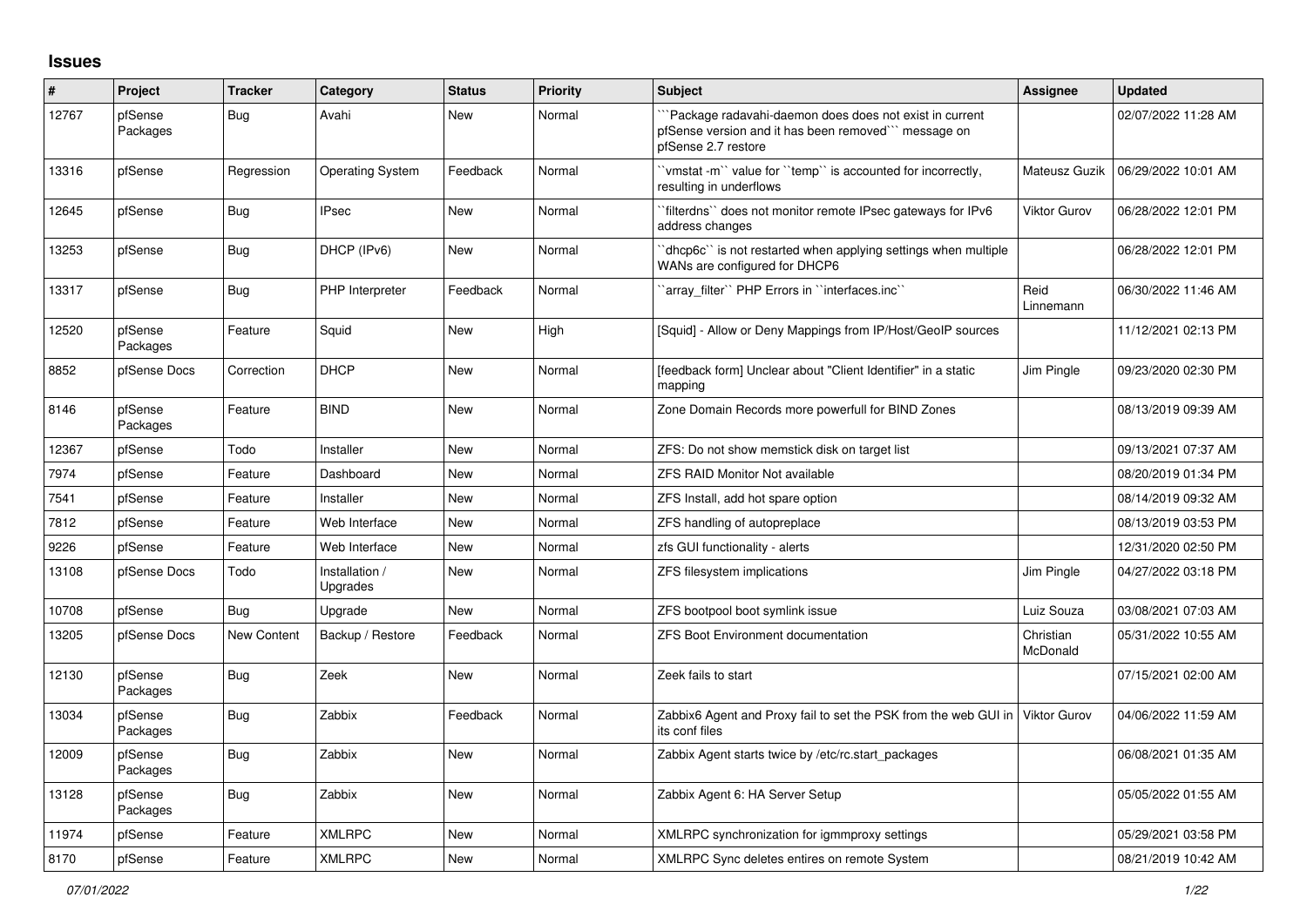| #     | Project             | <b>Tracker</b>     | Category          | <b>Status</b> | Priority | <b>Subject</b>                                                                                                         | <b>Assignee</b>       | <b>Updated</b>      |
|-------|---------------------|--------------------|-------------------|---------------|----------|------------------------------------------------------------------------------------------------------------------------|-----------------------|---------------------|
| 10731 | pfSense             | Feature            | <b>XMLRPC</b>     | New           | Very Low | XML-sync primary/secondary config flag                                                                                 |                       | 07/06/2020 03:52 PM |
| 11953 | pfSense             | Bug                | <b>IGMP Proxy</b> | New           | Normal   | XG-1541 crashes when igmpproxy is enabled and network<br>interfaces status change                                      |                       | 05/24/2021 04:55 PM |
| 13141 | pfSense<br>Packages | Bug                | squidguard        | New           | Normal   | wrong page squidguard block                                                                                            |                       | 05/09/2022 05:33 PM |
| 8566  | pfSense             | <b>Bug</b>         | CARP              | New           | Normal   | Wrong IPv6 source in NS request in case using of IPv6 alias                                                            |                       | 06/12/2018 01:26 PM |
| 12812 | pfSense<br>Packages | Feature            | arpwatch          | New           | Normal   | Would it be helpful if the FreeBSD net-mgmt/arpwatch port had<br>an option to use mail/dma for mail delivery?          |                       | 02/16/2022 06:09 PM |
| 13016 | pfSense Docs        | <b>New Content</b> | Virtualization    | New           | Normal   | Workaround for bandwith issues since 2.6 when installed in<br>Hyper-V                                                  |                       | 04/01/2022 01:06 PM |
| 7986  | pfSense             | Bug                | Wireless          | New           | Normal   | WLAN card no longer properly initialized under 2.4.0                                                                   |                       | 06/19/2020 08:08 AM |
| 7367  | pfSense<br>Packages | Feature            | Squid             | New           | Normal   | <b>Wizard for Squid</b>                                                                                                |                       | 03/14/2017 01:59 PM |
| 8464  | pfSense             | <b>Bug</b>         | Wireless          | New           | Very Low | Wireless USB card does not connect to WiFi automatically after<br>reboot/halt                                          |                       | 06/19/2020 03:44 AM |
| 11302 | pfSense             | Feature            | WireGuard         | New           | Normal   | WireGuard XMLRPC sync                                                                                                  |                       | 03/19/2021 10:59 AM |
| 12526 | pfSense<br>Packages | Feature            | WireGuard         | New           | Normal   | <b>WireGuard Widget</b>                                                                                                | Christian<br>McDonald | 11/17/2021 07:15 AM |
| 12513 | pfSense<br>Packages | Feature            | WireGuard         | <b>New</b>    | Normal   | WireGuard Utilization Status (Beyond Active Connection)                                                                | Christian<br>McDonald | 12/22/2021 08:40 PM |
| 12608 | pfSense<br>Packages | Bug                | WireGuard         | <b>New</b>    | High     | WireGuard tunnels monitored by dpinger causing system to stop<br>routing completely in certain situations              | Christian<br>McDonald | 12/16/2021 03:14 PM |
| 12525 | pfSense<br>Packages | Feature            | WireGuard         | <b>New</b>    | Normal   | WireGuard Tunnel restore configuration                                                                                 | Christian<br>McDonald | 11/17/2021 07:15 AM |
| 13115 | pfSense<br>Packages | Bug                | WireGuard         | Feedback      | Normal   | WireGuard panic due to KBI changes in "'udp_tun_func_t()"                                                              | Christian<br>McDonald | 05/15/2022 10:47 AM |
| 11604 | pfSense             | Feature            | WireGuard         | New           | Normal   | WireGuard Dynamic Listen Port Randomization                                                                            |                       | 03/19/2021 10:59 AM |
| 11498 | pfSense             | Feature            | WireGuard         | New           | Normal   | WireGuard does not pass multicast traffic to peer                                                                      | Peter Grehan          | 03/19/2021 10:59 AM |
| 12178 | pfSense<br>Packages | Bug                | WireGuard         | New           | Low      | WireGuard always shows 'Configuring WireGuard<br>tunnelsdone.' message on boot                                         |                       | 07/30/2021 06:58 AM |
| 12121 | pfSense             | Feature            | OpenVPN           | New           | Normal   | Wider "local network(s)" fields in OpenVPN server configuration                                                        |                       | 07/19/2021 07:37 AM |
| 6697  | pfSense             | Todo               | Web Interface     | New           | Low      | White squares around the numeric values in the Status / Queues   Jared Dillard<br>page                                 |                       | 08/15/2016 03:19 AM |
| 1186  | pfSense             | <b>Bug</b>         | <b>RRD Graphs</b> | Confirmed     | Normal   | When in pure routing mode the rrd graphs are blank                                                                     |                       | 09/16/2015 04:31 PM |
| 9626  | pfSense             | Bug                | Web Interface     | <b>New</b>    | Normal   | When deny write permission is assigned to a user, there is no<br>error feedback if the user tries to write something   |                       | 06/25/2022 05:41 PM |
| 6026  | pfSense             | Bug                | Rules / NAT       | New           | Low      | webinterface, firewall rules, wrapping of columns or visible<br>(horizontal) scrollbar needed when contents doesnt fit | <b>Jared Dillard</b>  | 08/20/2019 03:40 PM |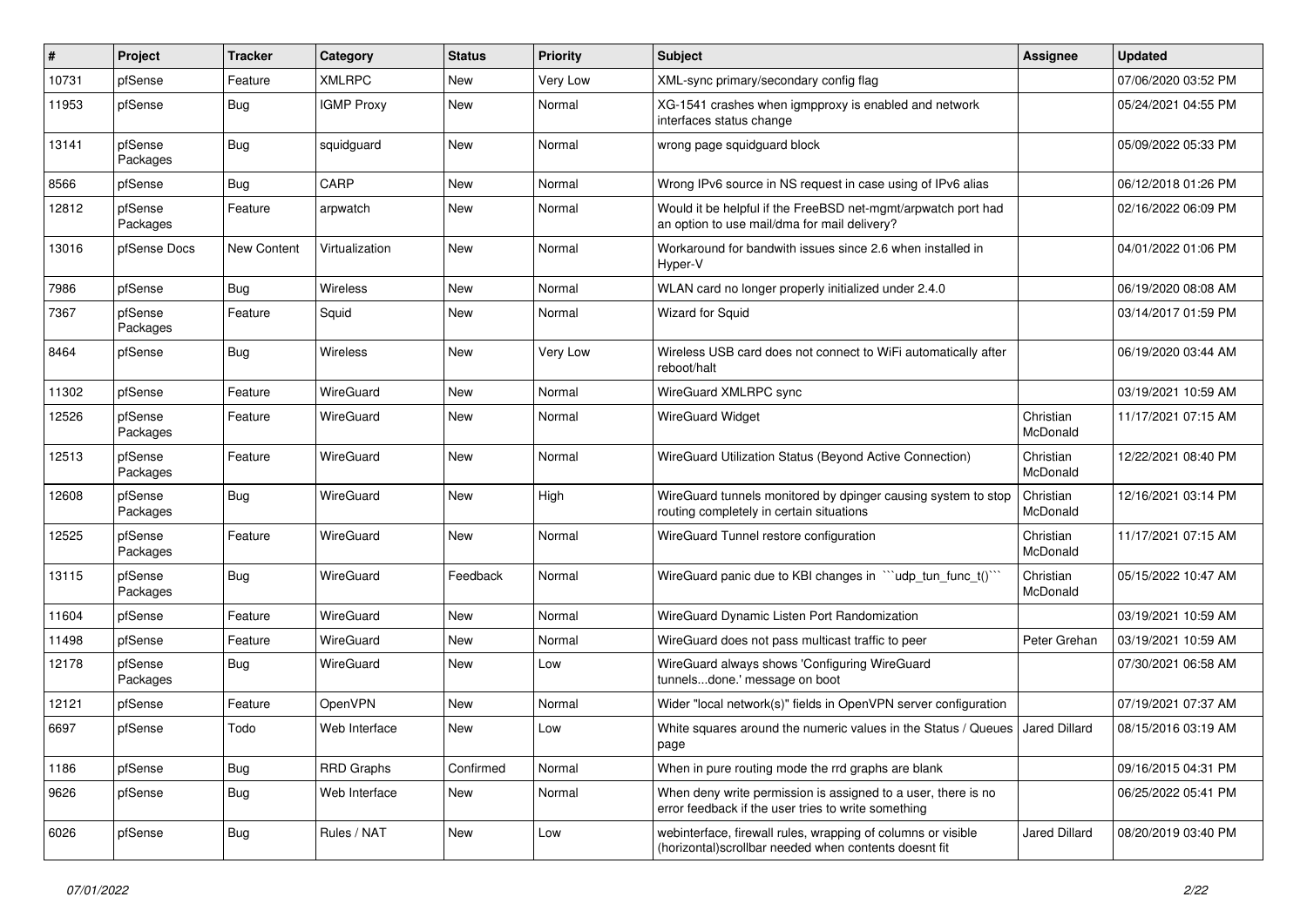| $\vert$ # | Project             | <b>Tracker</b> | Category                            | <b>Status</b>                 | <b>Priority</b> | <b>Subject</b>                                                                                                                                         | Assignee   | <b>Updated</b>      |
|-----------|---------------------|----------------|-------------------------------------|-------------------------------|-----------------|--------------------------------------------------------------------------------------------------------------------------------------------------------|------------|---------------------|
| 3771      | pfSense             | Bug            | DHCP (IPv4)                         | <b>New</b>                    | Normal          | Webinterface and dhcpdcrashes with 500+ static leases                                                                                                  |            | 08/21/2019 09:26 AM |
| 8419      | pfSense             | <b>Bug</b>     | Web Interface                       | <b>New</b>                    | Normal          | webgui, when menubar is fixed to the top of the screen, the last<br>items of long menus cannot be seen/used.                                           |            | 07/19/2018 03:10 PM |
| 7248      | pfSense             | Feature        | <b>IPsec</b>                        | <b>New</b>                    | Normal          | Web UI for IPSec settings should warn about poor security<br>choices                                                                                   | Jim Pingle | 10/31/2019 12:15 PM |
| 10732     | pfSense             | Feature        | High Availability                   | New                           | Very Low        | Warning banner for secondary HA node                                                                                                                   |            | 12/23/2021 03:34 AM |
| 8036      | pfSense             | Feature        | <b>IPsec</b>                        | <b>New</b>                    | Normal          | Want to run multiple Mobile Client IKEv2 server instances                                                                                              |            | 08/14/2019 09:31 AM |
| 12764     | pfSense             | Bug            | Gateways                            | <b>New</b>                    | Normal          | VTI gateway status is pending after assigning the VTI interface                                                                                        |            | 02/07/2022 05:41 AM |
| 13220     | pfSense             | Feature        | Captive Portal                      | <b>New</b>                    | Very Low        | Voucher per-roll bandwidth restrictions and traffic quotas                                                                                             |            | 05/26/2022 08:16 AM |
| 13272     | pfSense             | <b>Bug</b>     | Captive Portal                      | <b>Pull Request</b><br>Review | Very Low        | Voucher CSV output has leading space before voucher code                                                                                               | Jim Pingle | 06/28/2022 12:01 PM |
| 1337      | pfSense             | Feature        | Interfaces                          | Assigned                      | Normal          | VLANs with different MAC address than parent interface                                                                                                 |            | 04/21/2022 12:39 PM |
| 12070     | pfSense             | Bug            | DHCP (IPv4)                         | <b>New</b>                    | Low             | <b>VLANO for WAN DHCP</b>                                                                                                                              |            | 12/23/2021 04:31 PM |
| 6977      | pfSense             | <b>Bug</b>     | Interfaces                          | <b>New</b>                    | Normal          | VLAN traffic is erroneously counted as underlying iface<br>(untagged) traffic                                                                          |            | 08/13/2019 02:56 PM |
| 8089      | pfSense             | Bug            | Interfaces                          | <b>New</b>                    | High            | VLAN page breaks after config restore to new hardware.                                                                                                 |            | 11/21/2017 01:38 PM |
| 9453      | pfSense             | Bug            | <b>LAGG Interfaces</b>              | <b>New</b>                    | Normal          | VLAN Interfaces on LAGG get orphaned at boot                                                                                                           |            | 08/21/2019 11:16 AM |
| 10446     | pfSense             | Feature        | Rules / NAT                         | <b>New</b>                    | Very Low        | VIP address is not shown in firewall rules                                                                                                             |            | 06/09/2022 02:07 PM |
| 12960     | pfSense             | <b>Bug</b>     | Installer                           | <b>New</b>                    | Normal          | VGA installer image defaults to serial console, serial console is<br>default in GUI settings                                                           |            | 06/28/2022 12:01 PM |
| 10791     | pfSense<br>Packages | <b>Bug</b>     | PIMD                                | <b>New</b>                    | Normal          | Valid (vlan)interfaces do not get vif reporting "Invalid phyint<br>address"                                                                            |            | 10/06/2020 09:20 AM |
| 8385      | pfSense             | Feature        | Rules / NAT                         | <b>New</b>                    | Normal          | Utilize IP addresses from successfully authenticated OpenVPN<br>endpoints to Update Firewall Rules                                                     |            | 07/19/2018 03:07 PM |
| 7734      | pfSense             | <b>Bug</b>     | DHCP (IPv6)                         | <b>New</b>                    | Normal          | Using opton ia pd0 does not renew prefix and prefix get dropped                                                                                        |            | 07/31/2017 03:46 AM |
| 6799      | pfSense             | <b>Bug</b>     | Rules / NAT                         | <b>New</b>                    | Normal          | Using NOT (!) with interface subnet macros results unexpected<br>traffic passing when multiple subnets are included in the macro<br>(i.e. VIP subnets) |            | 02/07/2022 02:18 PM |
| 11503     | pfSense             | Bug            | OpenVPN                             | <b>New</b>                    | Normal          | Using multiple authentication backends on an OpenVPN server<br>fails                                                                                   |            | 02/23/2021 12:23 PM |
| 11192     | pfSense             | <b>Bug</b>     | <b>Traffic Shaper</b><br>(Limiters) | Feedback                      | Normal          | Using Limiters causes out of order packets within one TCP or<br><b>UDP flow</b>                                                                        |            | 01/06/2021 12:09 AM |
| 8567      | pfSense             | <b>Bug</b>     | CARP                                | <b>New</b>                    | Normal          | Using IPv6 VIP alias for services may affect CARP IPv6 VIP<br>work                                                                                     |            | 06/12/2018 01:26 PM |
| 13240     | pfSense             | Bug            | Rules / NAT                         | <b>New</b>                    | Normal          | User is forced to pick an NPt destination IPv6 prefix length even<br>when choosing a drop-down entry which contains a defined<br>prefix length         | Jim Pingle | 06/28/2022 12:01 PM |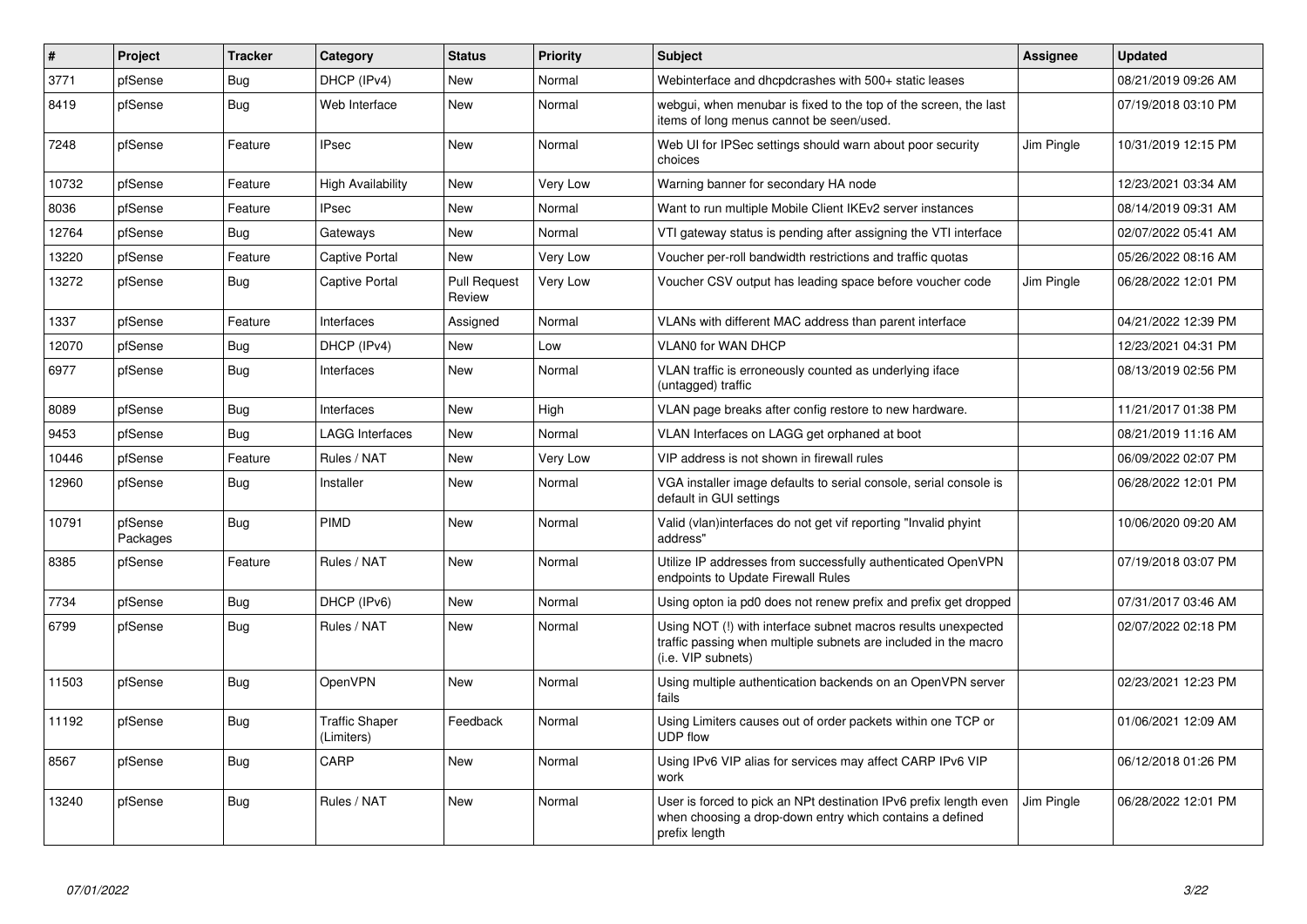| $\#$  | Project             | <b>Tracker</b> | Category                 | <b>Status</b>                 | <b>Priority</b> | <b>Subject</b>                                                                                            | <b>Assignee</b>   | <b>Updated</b>      |
|-------|---------------------|----------------|--------------------------|-------------------------------|-----------------|-----------------------------------------------------------------------------------------------------------|-------------------|---------------------|
| 8076  | pfSense             | Bug            | Backup / Restore         | New                           | Normal          | User can easily apply an unusable interface configuration after<br>restore                                |                   | 08/14/2019 10:52 AM |
| 8775  | pfSense             | Feature        | Authentication           | New                           | Very Low        | Use SRV record for LDAP Authentication                                                                    |                   | 05/06/2020 07:49 AM |
| 10821 | pfSense Docs        | Correction     | General                  | New                           | Normal          | Use neutral language alternatives                                                                         | Jim Pingle        | 09/23/2020 10:43 AM |
| 5902  | pfSense             | Todo           | Configuration<br>Backend | New                           | Normal          | Use a common place for default values                                                                     |                   | 08/13/2019 12:53 PM |
| 12458 | pfSense             | Feature        | Authentication           | New                           | Normal          | Use "unixHomeDirectory" instead of "homeDirectory" when<br>LDAP authentication server is Active Directory |                   | 10/15/2021 08:18 AM |
| 11375 | pfSense<br>Packages | Bug            | apcupsd                  | New                           | Normal          | UPS Type <blank> for USB APC</blank>                                                                      |                   | 02/26/2021 11:10 AM |
| 12797 | pfSense             | Bug            | UPnP/NAT-PMP             | New                           | Normal          | UPnP+STUN forms invalid outbound NAT rules using the<br>external address discovered from STUN             |                   | 02/15/2022 01:01 PM |
| 8325  | pfSense             | Bug            | UPnP/NAT-PMP             | <b>New</b>                    | Normal          | UPnP not available for pppoe-Clients                                                                      |                   | 11/15/2020 10:33 AM |
| 4265  | pfSense             | Feature        | UPnP/NAT-PMP             | New                           | Normal          | UPNP allow use of alias and schedule                                                                      |                   | 08/20/2019 02:57 PM |
| 6332  | pfSense             | Todo           | Web Interface            | New                           | Normal          | Upgrade encryption options to cover current range of<br>recommendations                                   |                   | 08/13/2019 02:34 PM |
| 10621 | pfSense             | Feature        | Hardware / Drivers       | Feedback                      | Normal          | Update system.inc/system_identify_specific_platform() update to<br>accommodate AWS, Azure and GCP         |                   | 06/02/2020 03:16 PM |
| 10608 | pfSense<br>Packages | Bug            | Squid                    | Feedback                      | Normal          | Update squid port to 4.11-p2                                                                              |                   | 03/02/2021 04:00 AM |
| 11508 | pfSense             | Todo           | Web Interface            | <b>Pull Request</b><br>Review | Low             | Update SimplePie to to v1.5.6                                                                             |                   | 02/23/2021 07:23 AM |
| 12260 | pfSense<br>Packages | Bug            | ntop                     | New                           | Normal          | Update popup and version missmatch?                                                                       |                   | 01/08/2022 05:53 AM |
| 11622 | pfSense Docs        | Todo           | <b>IPsec</b>             | New                           | Normal          | Update pfSense VPC VPN Configuration Wizard docs                                                          |                   | 03/04/2021 09:36 AM |
| 9370  | pfSense Docs        | Correction     | General                  | In Progress                   | Normal          | Update old screenshots                                                                                    | Jim Pingle        | 12/03/2021 09:55 AM |
| 13306 | pfSense<br>Packages | Todo           | Nut                      | <b>New</b>                    | Normal          | Update NUT to version 2.8.0 to match FreeBSD Packages                                                     | Denny Page        | 06/27/2022 10:45 AM |
| 12806 | pfSense<br>Packages | Todo           | node exporter            | New                           | Normal          | Update node_exporter to 1.3.1                                                                             |                   | 02/15/2022 05:26 PM |
| 12354 | pfSense<br>Packages | Todo           | haproxy                  | Feedback                      | High            | Update haproxy-devel to mitigate CVE-2021-40346                                                           | Viktor Gurov      | 05/12/2022 08:50 AM |
| 10739 | pfSense<br>Packages | Feature        | haproxy                  | Feedback                      | Normal          | Update HAproxy-devel package to 2.2 and HAproxy to 2.0                                                    | Viktor Gurov      | 10/03/2021 03:53 PM |
| 13229 | pfSense Docs        | Todo           | Captive Portal           | Feedback                      | Normal          | Update documentation for IPFW to PF transition for Limiters and<br>Captive Portal                         | Jim Pingle        | 05/27/2022 03:04 PM |
| 12547 | pfSense             | Bug            | <b>Operating System</b>  | Feedback                      | Normal          | unsheduled system reboot/crash                                                                            | Mateusz Guzik     | 12/01/2021 01:20 PM |
| 7996  | pfSense             | Bug            | Web Interface            | <b>Pull Request</b><br>Review | Very Low        | Unnecessary link tag in login page                                                                        | Marcos<br>Mendoza | 06/28/2022 12:01 PM |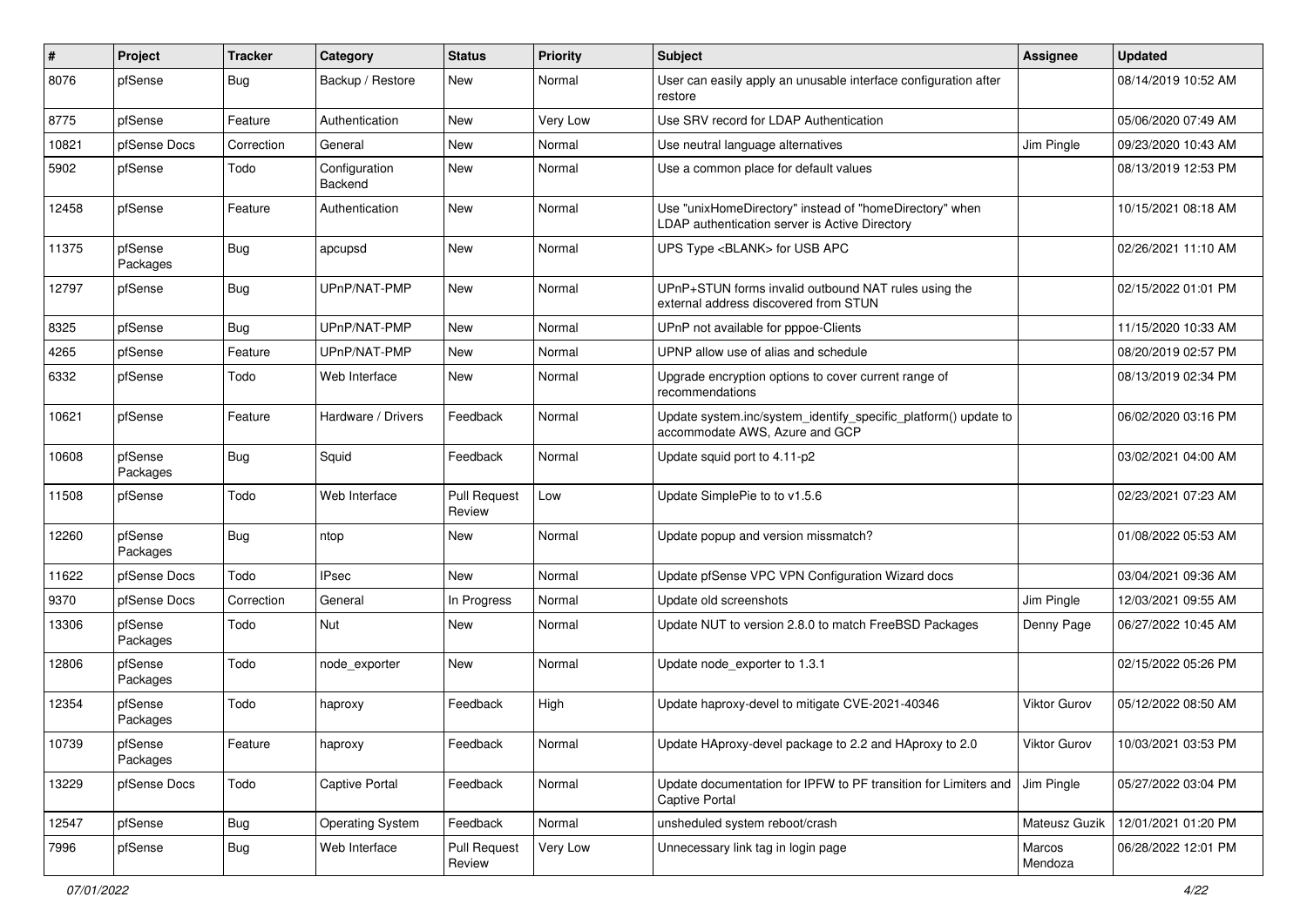| $\vert$ # | Project             | <b>Tracker</b> | Category                     | <b>Status</b>                 | Priority | <b>Subject</b>                                                                                                                   | <b>Assignee</b> | <b>Updated</b>      |
|-----------|---------------------|----------------|------------------------------|-------------------------------|----------|----------------------------------------------------------------------------------------------------------------------------------|-----------------|---------------------|
| 6029      | pfSense             | <b>Bug</b>     | <b>XML Parser</b>            | New                           | Normal   | Unhelpful error messages in xmlparse*.inc and generally                                                                          |                 | 08/13/2019 12:52 PM |
| 9140      | pfSense             | Bug            | Logging                      | New                           | Very Low | Unexpected rule can be displayed when looking up filter log<br>entry with multiple matching rules                                |                 | 08/19/2019 02:56 PM |
| 8095      | pfSense             | <b>Bug</b>     | Translations                 | <b>New</b>                    | Normal   | Unescaped simple quotes break JavaScript features when the<br>French translation is enabled                                      |                 | 08/21/2019 09:06 AM |
| 12648     | pfSense             | Bug            | <b>Captive Portal</b>        | New                           | Normal   | Undocumented variables 'listenporthttp' and 'listenporthttps'                                                                    |                 | 12/28/2021 10:44 AM |
| 9436      | pfSense             | Feature        | <b>DNS Resolver</b>          | New                           | Normal   | Unbound: enable dnstap support                                                                                                   |                 | 03/27/2019 07:54 PM |
| 9037      | pfSense             | Bug            | <b>DNS Resolver</b>          | <b>New</b>                    | Normal   | Unbound not logging to syslog after reboot                                                                                       |                 | 10/12/2018 05:09 AM |
| 9999      | pfSense<br>Packages | <b>Bug</b>     | pfBlockerNG                  | New                           | Normal   | unbound fatal error if System Domain in DNSBL and System<br>Domain Local Zone Type is Redirect                                   |                 | 12/25/2019 08:10 AM |
| 7096      | pfSense             | <b>Bug</b>     | <b>DNS Resolver</b>          | Feedback                      | Normal   | Unbound fails to start on boot if specific network devices are<br>configured in the "Network Interfaces"                         |                 | 11/22/2021 08:59 AM |
| 10833     | pfSense             | Bug            | Configuration<br>Backend     | <b>New</b>                    | Normal   | unbound exits on configuration error when link status flaps on<br>LAN interface                                                  |                 | 08/13/2020 11:53 PM |
| 10342     | pfSense             | Bug            | <b>DNS Resolver</b>          | <b>New</b>                    | Normal   | Unbound domain overrides stop resolving periodically. They only<br>resume after the service has been restarted.                  |                 | 03/13/2020 10:35 AM |
| 10624     | pfSense             | Bug            | <b>DNS Resolver</b>          | <b>New</b>                    | Normal   | Unbound configuration memory leak with python module +<br>register DHCP leases active                                            |                 | 02/26/2021 10:27 AM |
| 7152      | pfSense             | <b>Bug</b>     | <b>DNS Resolver</b>          | <b>New</b>                    | Normal   | Unbound / DNS Resolver issue if "Register DHCP static<br>mappings in the DNS Resolver" set before wildcard DNS custom<br>options |                 | 12/18/2021 04:59 PM |
| 11619     | pfSense             | <b>Bug</b>     | Upgrade                      | <b>New</b>                    | Normal   | Unable to upgrade 2.4.4-p3 to 2.5/21.02-p1                                                                                       |                 | 08/15/2021 10:00 AM |
| 8611      | pfSense             | Bug            | Interfaces                   | In Progress                   | Normal   | unable to receive IPv6 RA's on SG-1000, default route lost                                                                       | Luiz Souza      | 02/01/2021 03:31 PM |
| 9568      | pfSense<br>Packages | <b>Bug</b>     | Squid                        | New                           | Normal   | UFSSwapDir::openLog: Failed to open swap log.                                                                                    |                 | 05/29/2019 09:18 PM |
| 10818     | pfSense<br>Packages | Feature        | New Package<br>Request       | <b>New</b>                    | Normal   | <b>UDP Broadcast Relay</b>                                                                                                       |                 | 05/31/2022 02:13 AM |
| 12974     | pfSense Plus        | <b>Bug</b>     | Installer                    | <b>New</b>                    | Normal   | Typing anything into 1100/2100 recovery installer causes<br>process to stop                                                      |                 | 06/05/2022 04:10 PM |
| 13245     | pfSense             | Feature        | Aliases / Tables             | <b>Pull Request</b><br>Review | Normal   | Type column on Alias lists                                                                                                       | Jim Pingle      | 06/28/2022 12:01 PM |
| 13132     | pfSense             | Bug            | Backup / Restore             | New                           | Normal   | Two SSHDATA Sections in Restored Config Breaks Unit                                                                              | Jim Pingle      | 06/29/2022 07:53 AM |
| 4242      | pfSense             | Feature        | Authentication               | New                           | Normal   | Two Factor or OTP Authentication for Admin Interface                                                                             |                 | 01/04/2022 12:07 PM |
| 9737      | pfSense             | <b>Bug</b>     | <b>Traffic Graphs</b>        | New                           | Normal   | traffic-graphs.js shows incorrect units inside the chart                                                                         |                 | 09/09/2019 06:35 AM |
| 11797     | pfSense<br>Packages | <b>Bug</b>     | <b>Status Traffic Totals</b> | New                           | Normal   | Traffic Totals lost upon reboot when using a ramdisk for /var and<br>/tmp                                                        | John Cornwell   | 04/10/2021 06:27 PM |
| 6752      | pfSense<br>Packages | Todo           | <b>Status Traffic Totals</b> | New                           | Low      | Traffic Totals Data Summary Graph                                                                                                | Jared Dillard   | 11/08/2017 08:58 AM |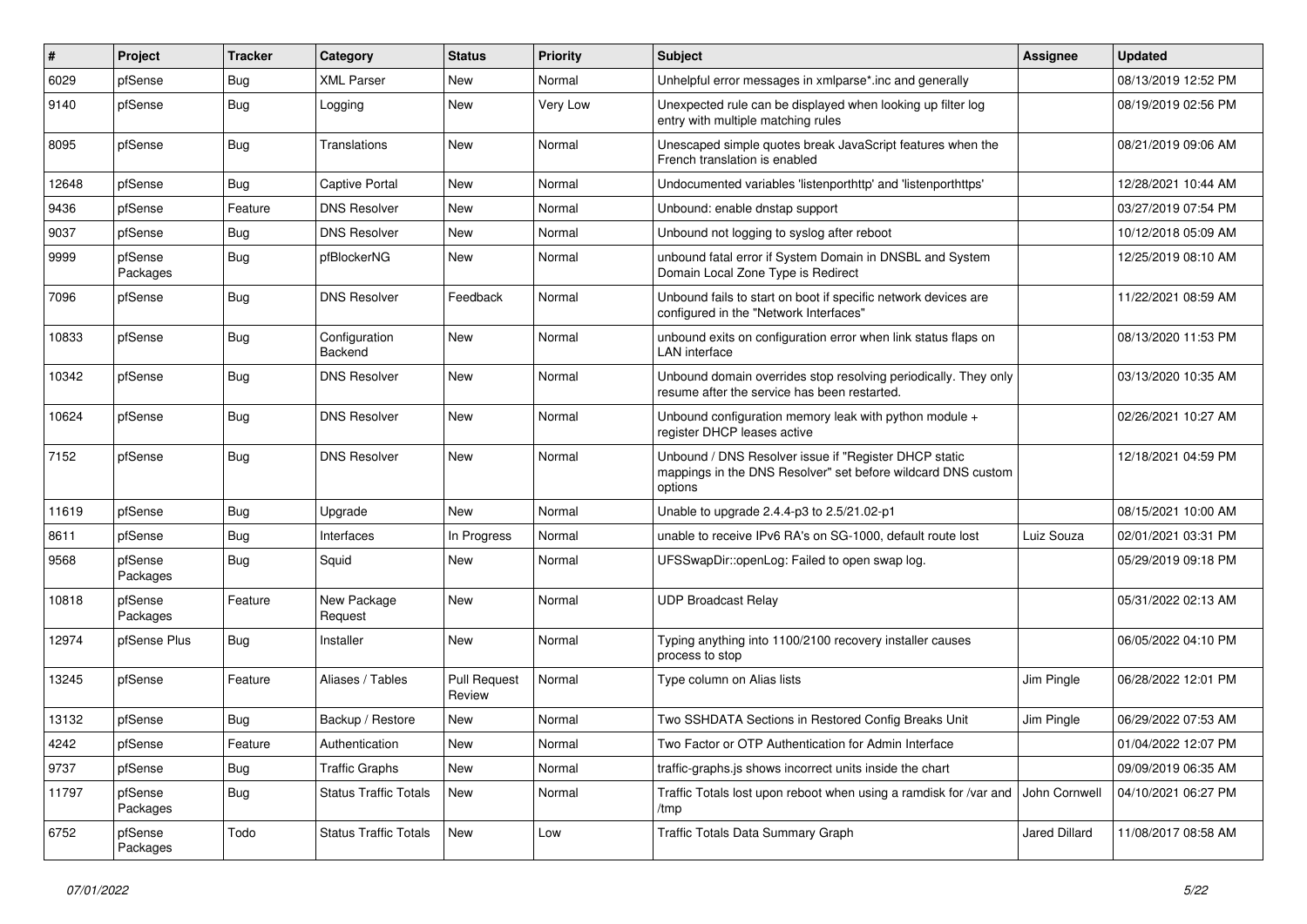| #     | Project             | <b>Tracker</b> | Category                        | <b>Status</b> | <b>Priority</b> | <b>Subject</b>                                                                                                     | Assignee      | <b>Updated</b>      |
|-------|---------------------|----------------|---------------------------------|---------------|-----------------|--------------------------------------------------------------------------------------------------------------------|---------------|---------------------|
| 3115  | pfSense             | Feature        | Multi-WAN                       | <b>New</b>    | Normal          | Traffic shaping for multi WAN                                                                                      |               | 12/07/2015 02:20 PM |
| 4345  | pfSense             | Bug            | <b>Operating System</b>         | Confirmed     | Normal          | Traffic Shaping doesn't work with Xen netfront driver                                                              |               | 12/31/2021 05:30 PM |
| 4405  | pfSense             | Feature        | <b>Traffic Shaper</b><br>(ALTQ) | In Progress   | Normal          | Traffic shaping doesn't work when applied to a bridge interface                                                    | Luiz Souza    | 02/09/2021 12:05 PM |
| 12878 | pfSense             | <b>Bug</b>     | <b>Traffic Shaper</b><br>(ALTQ) | Incomplete    | Normal          | Traffic shaping by interface, route queue bandwidth inbound, out<br>by a large factor.                             |               | 06/06/2022 07:03 AM |
| 1849  | pfSense             | <b>Bug</b>     | <b>Traffic Shaper</b><br>(ALTQ) | <b>New</b>    | Normal          | Traffic shaper - By Queue view needs to show/use friendly<br>inerface names                                        |               | 01/10/2022 08:10 AM |
| 2315  | pfSense             | Feature        | <b>Traffic Shaper</b><br>(ALTQ) | New           | Normal          | Traffic Shaper - Adaptive Bandwidth Management                                                                     |               | 02/06/2016 05:07 AM |
| 6023  | pfSense<br>Packages | Bug            | Suricata                        | <b>New</b>    | Low             | Traffic Shaper (pfsense 2.3) Suricata V3.0 Inline Mode<br>Operation                                                | Luiz Souza    | 04/15/2016 05:59 AM |
| 8073  | pfSense             | Bug            | <b>IPsec</b>                    | New           | Normal          | Traffic inexplicably not going through IPSEC despite (in theory)<br>matching SPs                                   |               | 11/09/2017 02:51 AM |
| 9101  | pfSense             | <b>Bug</b>     | <b>Traffic Graphs</b>           | <b>New</b>    | Normal          | Traffic Graphs/Dashboard Slows Downloads Being Performed<br>by the Same Firefox Browser                            |               | 08/21/2019 09:18 AM |
| 12401 | pfSense             | <b>Bug</b>     | <b>Traffic Graphs</b>           | <b>New</b>    | Normal          | Traffic graphs with untagged and tagged VLAN on same<br>interface                                                  |               | 09/23/2021 09:18 PM |
| 4467  | pfSense             | <b>Bug</b>     | <b>Traffic Shaper</b><br>(ALTQ) | <b>New</b>    | Normal          | Traffic Graphs shows wrong throughput when traffic shaping<br>enabled                                              |               | 02/23/2015 05:31 PM |
| 7400  | pfSense             | <b>Bug</b>     | <b>Traffic Graphs</b>           | Assigned      | Normal          | Traffic Graphs show bad data on 2.3.3 1                                                                            | Jared Dillard | 12/31/2021 05:47 PM |
| 11763 | pfSense<br>Packages | <b>Bug</b>     | Status Monitoring               | New           | Normal          | Traffic graphs refresh issue                                                                                       |               | 05/03/2021 09:44 AM |
| 11759 | pfSense             | Bug            | Dashboard                       | <b>New</b>    | Normal          | Traffic graphs on dashboard double upload on pppoe links                                                           |               | 12/30/2021 04:00 AM |
| 9087  | pfSense             | <b>Bug</b>     | <b>Traffic Graphs</b>           | <b>New</b>    | Normal          | Traffic Graph Widget Legend Not Updating                                                                           |               | 08/14/2019 12:38 PM |
| 10959 | pfSense             | Bug            | Traffic Graphs                  | Feedback      | Low             | Traffic graph stopped on interface used via netmap                                                                 |               | 02/22/2021 02:57 AM |
| 9566  | pfSense             | <b>Bug</b>     | <b>Traffic Graphs</b>           | New           | Normal          | Traffic graph displays traffic incorrectly                                                                         |               | 11/18/2019 07:54 AM |
| 8157  | pfSense             | Bug            | Dashboard                       | New           | Very Low        | Traffic Graph clutter from time to time                                                                            |               | 12/03/2017 06:40 AM |
| 7779  | pfSense             | <b>Bug</b>     | OpenVPN                         | New           | Normal          | Traffic crossing a site-to-site OpenVPN tunnel fails to fragment.                                                  |               | 06/02/2021 08:26 AM |
| 10311 | pfSense             | <b>Bug</b>     | OpenVPN                         | New           | Normal          | Too low net.link.ifgmaxlen causes packet drop under load when<br>using OpenVPN inside bridge interface under load  |               | 08/10/2021 03:10 AM |
| 13018 | pfSense<br>Packages | Bug            | pfBlockerNG                     | New           | Normal          | TLD and DNSBL Safesearch DOH conflict disables TLD block<br>when conflicting DOH FQDN is deselected or whitelisted |               | 04/01/2022 05:59 PM |
| 9229  | pfSense<br>Packages | Bug            | Tinc                            | New           | Normal          | Tinc package: no way of specifying multiple critical configuration<br>parameters from web interface                |               | 08/13/2019 09:25 AM |
| 8909  | pfSense<br>Packages | <b>Bug</b>     | Tinc                            | New           | Normal          | tinc package makes /rc.newwanip looping forever                                                                    |               | 08/13/2019 09:25 AM |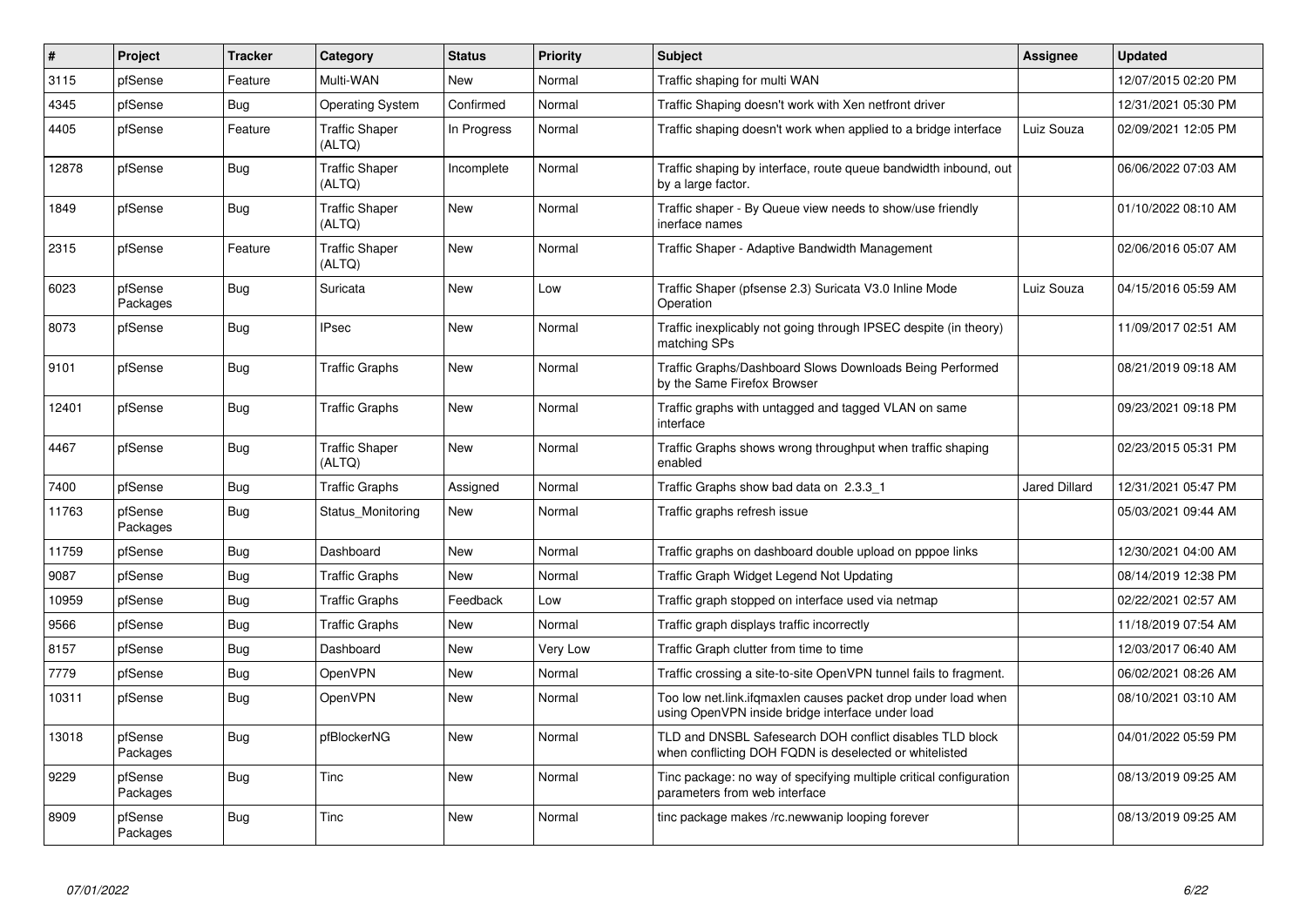| $\#$  | Project             | <b>Tracker</b> | Category                     | <b>Status</b>                 | Priority       | <b>Subject</b>                                                                                                                       | <b>Assignee</b> | <b>Updated</b>      |
|-------|---------------------|----------------|------------------------------|-------------------------------|----------------|--------------------------------------------------------------------------------------------------------------------------------------|-----------------|---------------------|
| 3895  | pfSense             | Feature        | Configuration<br>Backend     | New                           | Normal         | Timeout for "Apply change"                                                                                                           |                 | 01/25/2021 08:07 AM |
| 11262 | pfSense             | Feature        | Rules / NAT                  | New                           | Normal         | Time Based Rules - selects all days in the current month                                                                             |                 | 04/27/2021 12:32 PM |
| 6501  | pfSense             | Todo           | Web Interface                | New                           | Normal         | Tightening up subnet expansion                                                                                                       |                 | 08/13/2019 01:23 PM |
| 13207 | pfSense<br>Packages | Feature        | pfBlockerNG                  | <b>New</b>                    | Normal         | The feed column on the Alerts page is confusing                                                                                      |                 | 05/24/2022 04:56 AM |
| 7863  | pfSense             | Bug            | User Manager /<br>Privileges | New                           | Normal         | The "WebCfg - All pages" permission inclueds the "User -<br>System: Shell account access" even though that is not a<br>WebCofg page. |                 | 09/16/2017 05:13 AM |
| 5791  | pfSense             | Bug            | Rules / NAT                  | Confirmed                     | Normal         | tftp-proxy functionality is easilly broken by unrelated rules                                                                        |                 | 07/10/2016 12:24 AM |
| 5306  | pfSense             | <b>Bug</b>     | Package System               | New                           | Normal         | textarea fields should have linebreaks sanitized automatically on<br>save                                                            |                 | 03/03/2017 04:15 AM |
| 11379 | pfSense             | Feature        | Captive Portal               | <b>New</b>                    | Normal         | <b>Template Roll Printer</b>                                                                                                         |                 | 02/07/2021 05:26 AM |
| 9138  | pfSense<br>Packages | <b>Bug</b>     | Telegraf                     | New                           | Normal         | telegraf: add section for custom config lines                                                                                        |                 | 02/18/2019 03:36 PM |
| 9139  | pfSense<br>Packages | Bug            | Telegraf                     | <b>New</b>                    | Normal         | telegraf: add ping for default gateway(s)                                                                                            |                 | 05/21/2020 04:23 PM |
| 12462 | pfSense<br>Packages | Feature        | Telegraf                     | <b>Pull Request</b><br>Review | Normal-package | Telegraf: Add "devfs" to ignore fs                                                                                                   | Offstage Roller | 10/18/2021 09:03 AM |
| 12655 | pfSense<br>Packages | <b>Bug</b>     | Telegraf                     | New                           | Normal         | telegraf, wireguard plugin failing                                                                                                   |                 | 12/30/2021 05:51 PM |
| 9337  | pfSense<br>Packages | <b>Bug</b>     | Telegraf                     | New                           | Normal         | Telegraf ping input fails                                                                                                            |                 | 02/18/2019 10:40 AM |
| 10487 | pfSense<br>Packages | <b>Bug</b>     | Telegraf                     | New                           | Normal         | Telegraf package not sending logs to influxdb server                                                                                 |                 | 05/03/2020 07:09 PM |
| 9046  | pfSense<br>Packages | Feature        | Telegraf                     | New                           | High           | telegraf feature request                                                                                                             |                 | 02/18/2019 03:38 PM |
| 8230  | pfSense<br>Packages | Feature        | Telegraf                     | New                           | Normal         | telegraf automatic input plugins configuration for enabled<br>pfsense package                                                        |                 | 02/18/2019 05:23 PM |
| 1656  | pfSense             | Feature        | <b>Diagnostics</b>           | New                           | Normal         | Teach pfctl to kill states by port number                                                                                            |                 | 08/21/2019 09:55 AM |
| 10237 | pfSense             | Feature        | Upgrade                      | New                           | Normal         | Take ZFS snapshot on Upgrade                                                                                                         |                 | 04/07/2020 03:58 PM |
| 10310 | pfSense             | <b>Bug</b>     | Upgrade                      | New                           | Normal         | Systems with low RAM and several packages may temporarily<br>fail to load large tables after an upgrade                              |                 | 03/03/2020 07:55 AM |
| 10325 | pfSense             | Bug            | Notifications                | New                           | Normal         | System/Advanced/Notifications/E-Mail - SMTP Notification<br>E-Mail auth password Unexpected Bahaviour                                |                 | 10/30/2020 08:17 AM |
| 8820  | pfSense             | Bug            | Rules / NAT                  | New                           | Low            | System/Advanced/Misc - "Do not kill connections when schedule<br>expires" UN-checked still leaves existing connections open.         |                 | 07/28/2020 10:59 AM |
| 9732  | pfSense             | Feature        | DHCP (IPv4)                  | New                           | Normal         | System UTC time offset in DHCP Option 2                                                                                              |                 | 09/06/2019 08:39 PM |
| 12747 | pfSense             | <b>Bug</b>     | Logging                      | New                           | Normal         | System log is filled by sshguard                                                                                                     |                 | 06/30/2022 05:21 AM |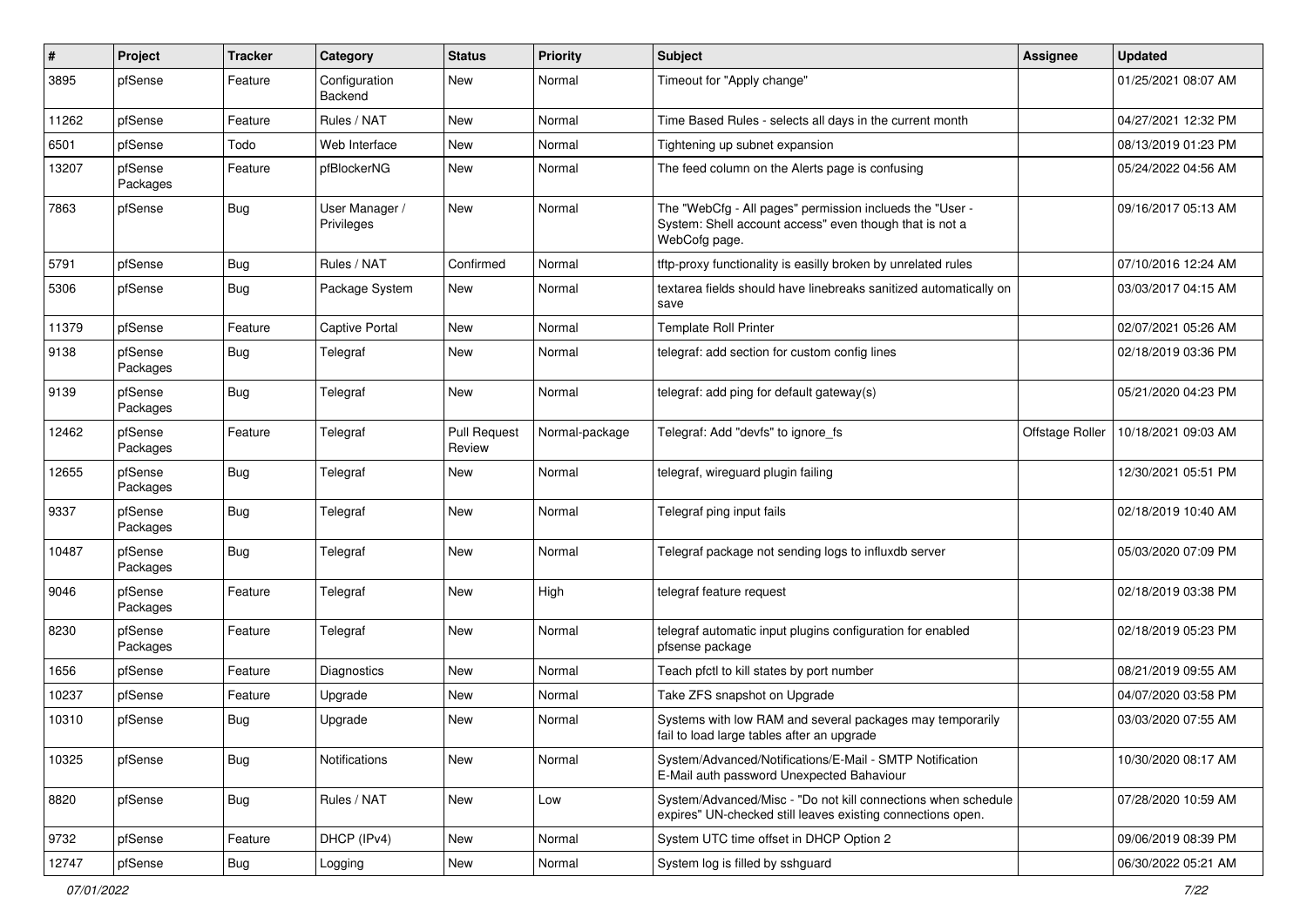| $\sharp$ | Project             | <b>Tracker</b> | Category                                 | <b>Status</b>                 | Priority  | <b>Subject</b>                                                                      | <b>Assignee</b> | <b>Updated</b>      |
|----------|---------------------|----------------|------------------------------------------|-------------------------------|-----------|-------------------------------------------------------------------------------------|-----------------|---------------------|
| 11429    | pfSense             | Bug            | Web Interface                            | <b>New</b>                    | Normal    | System Log / Settings form activates "Reset Log Files" button on<br>enter           |                 | 10/28/2021 01:35 PM |
| 13325    | pfSense Plus        | <b>Bug</b>     | Dashboard                                | <b>New</b>                    | Normal    | System Information Widget Reloading                                                 |                 | 06/30/2022 12:00 PM |
| 10143    | pfSense             | <b>Bug</b>     | <b>DNS Resolver</b>                      | <b>New</b>                    | Normal    | System hostname DNS entry is assigned to the wrong IP on<br>multi-wan setups        |                 | 12/31/2019 02:33 PM |
| 8335     | pfSense             | Bug            | <b>LAGG Interfaces</b>                   | <b>New</b>                    | Normal    | System hang with LACP downlink to UniFi switch                                      |                 | 08/21/2019 11:18 AM |
| 11473    | pfSense             | Bug            | Web Interface                            | <b>New</b>                    | Normal    | System Activity shows invalid data on SG-3100                                       |                 | 02/19/2021 08:12 PM |
| 10393    | pfSense<br>Packages | Bug            | syslog-ng                                | Feedback                      | Normal    | Syslog-ng TLS support is broken                                                     |                 | 04/21/2022 12:40 PM |
| 8229     | pfSense<br>Packages | Bug            | syslog-ng                                | <b>New</b>                    | Normal    | syslog-ng stops parsing logs after logrotate run                                    |                 | 01/26/2018 12:00 PM |
| 8295     | pfSense<br>Packages | Bug            | syslog-ng                                | New                           | Normal    | syslog-ng logrotates tls files                                                      |                 | 02/14/2018 06:12 AM |
| 8705     | pfSense<br>Packages | <b>Bug</b>     | syslog-ng                                | New                           | Normal    | Syslog-NG error in latest snapshot                                                  |                 | 07/27/2018 10:17 AM |
| 8180     | pfSense<br>Packages | <b>Bug</b>     | syslog-ng                                | New                           | Normal    | syslog-ng default log file                                                          |                 | 01/16/2018 12:53 PM |
| 12502    | pfSense<br>Packages | Feature        | syslog-ng                                | <b>New</b>                    | Normal    | Syslog-ng Configuration Library (scl) missing                                       |                 | 11/02/2021 06:06 PM |
| 12114    | pfSense<br>Packages | <b>Bug</b>     | syslog-ng                                | Feedback                      | Normal    | syslog-ng only binds to the last specified interface                                |                 | 04/21/2022 12:40 PM |
| 12464    | pfSense             | Bug            | Logging                                  | <b>Pull Request</b><br>Review | Normal    | Syslog Auth messages are sent as Emergency Level                                    |                 | 06/28/2022 12:01 PM |
| 2593     | pfSense             | Feature        | <b>XMLRPC</b>                            | <b>New</b>                    | Normal    | sync NTPD, SNMP config between HA members                                           |                 | 01/14/2015 09:04 AM |
| 8243     | pfSense             | Feature        | <b>XMLRPC</b>                            | <b>New</b>                    | Normal    | Sync dashboard settings over xmlrpc                                                 |                 | 08/21/2019 10:42 AM |
| 6386     | pfSense             | <b>Bug</b>     | IPv6 Router<br>Advertisements<br>(RADVD) | New                           | Low       | Switching Router Advertisements to disabled should broadcast<br>IP Removal messages |                 | 05/22/2016 10:44 PM |
| 11301    | pfSense<br>Packages | Feature        | <b>FRR</b>                               | Feedback                      | Normal    | Switch FRR to use default rc file as a service control base                         | Jim Pingle      | 01/28/2021 09:35 AM |
| 8985     | pfSense<br>Packages | Feature        | Suricata                                 | <b>New</b>                    | Normal    | Suricata: allow configuration for external/internal additional<br>storage           |                 | 11/13/2019 10:07 AM |
| 9934     | pfSense<br>Packages | <b>Bug</b>     | Suricata                                 | <b>New</b>                    | Normal    | suricata update kills WAN interface                                                 |                 | 02/20/2020 09:17 AM |
| 11780    | pfSense<br>Packages | Bug            | Suricata                                 | New                           | Very High | Suricata package fails to prune suricata.log                                        |                 | 08/06/2021 07:18 AM |
| 10292    | pfSense<br>Packages | Bug            | Suricata                                 | <b>New</b>                    | Normal    | Suricata not respecting SID Mgmt list                                               |                 | 02/27/2020 01:02 PM |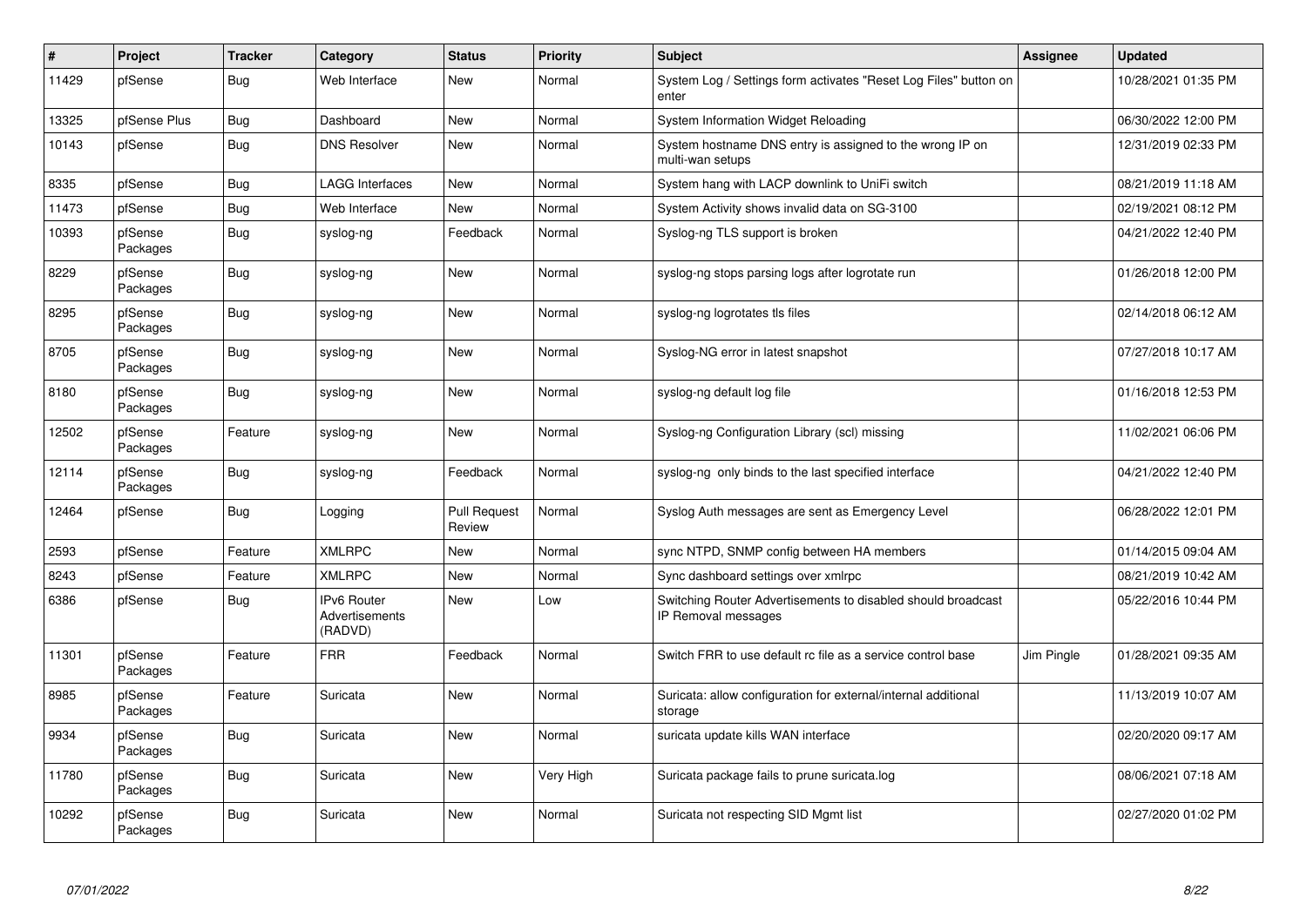| $\#$  | Project             | <b>Tracker</b> | Category                | <b>Status</b>                 | <b>Priority</b> | <b>Subject</b>                                                                   | Assignee            | <b>Updated</b>      |
|-------|---------------------|----------------|-------------------------|-------------------------------|-----------------|----------------------------------------------------------------------------------|---------------------|---------------------|
| 12956 | pfSense<br>Packages | <b>Bug</b>     | Suricata                | Confirmed                     | Normal          | suricata fails to use pcre in SID management (e.g. dropsid.conf)                 |                     | 04/05/2022 12:52 PM |
| 12899 | pfSense<br>Packages | <b>Bug</b>     | Suricata                | New                           | Normal          | Suricata doesn't honor Pass List                                                 |                     | 03/04/2022 01:22 PM |
| 7388  | pfSense<br>Packages | <b>Bug</b>     | Suricata                | New                           | High            | Suricata does not property recognize MTU for PPPOE interfaces                    |                     | 03/15/2017 05:17 AM |
| 12322 | pfSense<br>Packages | <b>Bug</b>     | Suricata                | Feedback                      | Normal          | Suricata creates invalid HOME NET entries                                        | <b>Viktor Gurov</b> | 09/10/2021 11:42 AM |
| 12748 | pfSense<br>Packages | Feature        | Suricata                | New                           | Normal          | Suricata blocked page timestamp breakout to it's own sortable<br>column          |                     | 02/01/2022 12:06 PM |
| 4928  | pfSense<br>Packages | Feature        | squidguard              | New                           | Normal          | Surftool - New Package to turn squidguard groups(/acls) on or<br>off             |                     | 08/13/2019 09:57 AM |
| 6083  | pfSense<br>Packages | Bug            | Squid                   | <b>New</b>                    | Normal          | Sugid Realtime Monitor / Squid Cache Table not diplaying<br>correctlv            |                     | 12/06/2016 07:25 AM |
| 10904 | pfSense             | Feature        | <b>DHCP Relay</b>       | <b>Pull Request</b><br>Review | Normal          | Support vti interfaces in dhcrelay                                               | Luiz Souza          | 10/12/2020 07:35 AM |
| 6574  | pfSense             | Feature        | Hardware / Drivers      | <b>New</b>                    | Normal          | Support USB RNDIS network interfaces                                             |                     | 08/20/2019 08:46 AM |
| 6569  | pfSense             | Feature        | <b>NTPD</b>             | New                           | Normal          | Support Rockwell ZODIAC binary protocol (Jupiter receiver) for<br>high precision | Jim Pingle          | 07/18/2016 11:45 AM |
| 8199  | pfSense<br>Packages | Feature        | <b>BIND</b>             | New                           | Normal          | Support reordering and/or sort alphabetically across BIND<br>package             |                     | 12/12/2017 02:05 AM |
| 2410  | pfSense             | Feature        | <b>DNS Forwarder</b>    | New                           | Normal          | Support name based aliasing via CNAMEs or some other<br>mechanism.               |                     | 12/11/2012 09:56 PM |
| 4796  | pfSense             | Feature        | Routing                 | New                           | Normal          | Support Multiple FIBs in pfSense                                                 | Luiz Souza          | 09/22/2017 12:12 AM |
| 6555  | pfSense<br>Packages | Feature        | New Package<br>Request  | New                           | Normal          | Support IEEE 1588                                                                |                     | 08/13/2019 01:40 PM |
| 1937  | pfSense             | Feature        | Rules / NAT             | New                           | Normal          | Support for rule groupings                                                       |                     | 08/20/2019 12:42 PM |
| 4632  | pfSense             | Feature        | <b>Operating System</b> | New                           | Normal          | Support for Multipath TCP (MPTCP)                                                | Jim Thompson        | 03/01/2022 05:39 AM |
| 7783  | pfSense             | Feature        | <b>Operating System</b> | New                           | Normal          | Support for hosting VMs on pfSense using bhyve                                   |                     | 03/25/2022 11:53 AM |
| 13297 | pfSense             | Feature        | Routing                 | New                           | Normal          | Support for Gateway Groups as Static Route destinations                          |                     | 06/24/2022 07:41 AM |
| 9599  | pfSense<br>Packages | Feature        | haproxy                 | New                           | Normal          | Support for "peers" in HAproxy                                                   |                     | 06/25/2019 01:47 AM |
| 9536  | pfSense             | Feature        | DHCP (IPv6)             | New                           | Normal          | Support dynamic prefix in DHCPv6 Server                                          |                     | 05/25/2022 04:27 AM |
| 2357  | pfSense             | Feature        | Interfaces              | New                           | Low             | Support Dual Stack Lite                                                          |                     | 05/13/2014 09:39 PM |
| 7442  | pfSense             | Feature        | Diagnostics             | New                           | Low             | Suggestions for Diagnostics / ARP Table and Diagnostics / NDP<br>Table           |                     | 08/21/2019 09:27 AM |
| 8168  | pfSense             | Feature        | <b>IPsec</b>            | New                           | Normal          | strongswan dhcp option                                                           |                     | 12/19/2017 04:14 AM |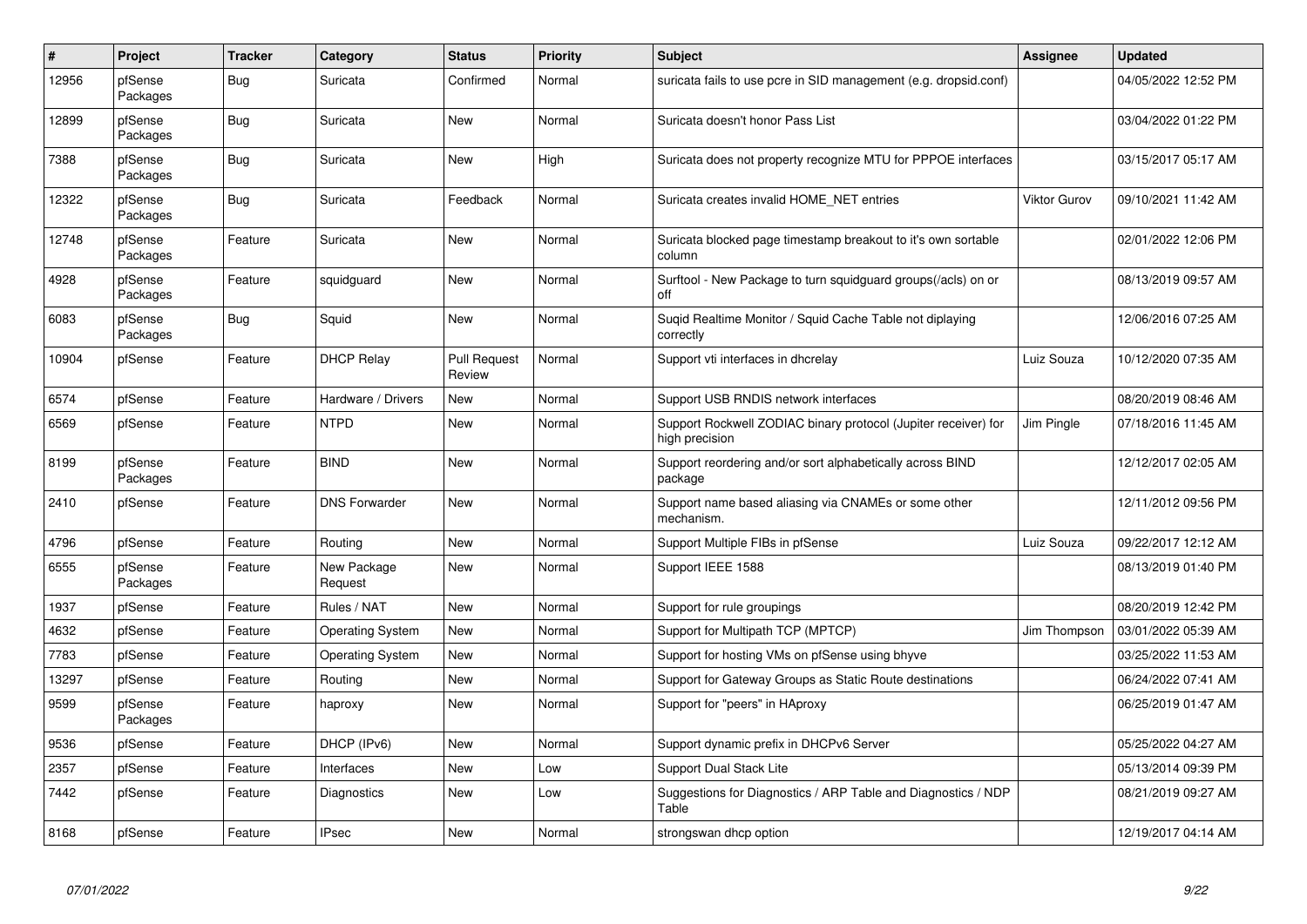| $\pmb{\#}$ | Project             | <b>Tracker</b> | Category                                 | <b>Status</b> | <b>Priority</b> | Subject                                                                                                          | <b>Assignee</b>      | <b>Updated</b>      |
|------------|---------------------|----------------|------------------------------------------|---------------|-----------------|------------------------------------------------------------------------------------------------------------------|----------------------|---------------------|
| 12264      | pfSense<br>Packages | <b>Bug</b>     | Squid                                    | Feedback      | Low             | Stray <table> line in squid monitor.php</table>                                                                  | Viktor Gurov         | 12/23/2021 10:53 AM |
| 9335       | pfSense<br>Packages | Bug            | haproxy                                  | Feedback      | Normal          | Stored XSS in HAProxy / haproxy_listeners_edit.php                                                               | Jim Pingle           | 02/18/2019 09:35 AM |
| 10726      | pfSense             | Bug            | Rules / NAT                              | <b>New</b>    | Normal          | Sticky-connections option is bugged - sticky-address cannot be<br>redefined                                      |                      | 11/12/2020 10:12 AM |
| 2234       | pfSense             | <b>Bug</b>     | Web Interface                            | Confirmed     | Low             | Status: Traffic Graph - only shows interface's subnet                                                            |                      | 01/15/2022 08:33 PM |
| 7267       | pfSense<br>Packages | Bug            | <b>Status Traffic Totals</b>             | New           | Normal          | Status Traffic Totals - Stacked Bar - Scale not high enough                                                      | <b>Jared Dillard</b> | 11/18/2020 07:38 AM |
| 10429      | pfSense<br>Packages | Bug            | <b>Status Traffic Totals</b>             | New           | Normal          | Status Traffic Total broken 2.4.5                                                                                | Jared Dillard        | 02/27/2021 07:55 PM |
| 4451       | pfSense             | <b>Bug</b>     | DHCP (IPv4)                              | New           | Low             | Status DHCP Leases shows double entries for static entries<br>without IP address                                 | <b>Phillip Davis</b> | 05/21/2022 04:55 PM |
| 6816       | pfSense             | Feature        | IPv6 Router<br>Advertisements<br>(RADVD) | New           | Normal          | Status and/or Diagnostics page for radvd                                                                         |                      | 08/13/2019 02:35 PM |
| 8130       | pfSense             | Bug            | <b>Traffic Graphs</b>                    | New           | Normal          | Status - Monitoring - Area chart displays traffic data differently<br>than Line or Bar charts                    |                      | 11/26/2017 01:40 PM |
| 1813       | pfSense             | Bug            | Rules / NAT                              | Confirmed     | Normal          | Static routes on WAN interfaces overridden by route-to for<br>firewall-initiated traffic                         |                      | 11/09/2016 02:06 PM |
| 8066       | pfSense             | Bug            | Routing                                  | New           | Normal          | Static routes not applied when they go out a interface using carp                                                |                      | 11/08/2017 02:04 AM |
| 11296      | pfSense             | Bug            | Routing                                  | New           | Normal          | Static route targets may still reachable via default route when the<br>gateway they should route through is down | Viktor Gurov         | 06/28/2022 12:01 PM |
| 3796       | pfSense             | Bug            | Diagnostics                              | Confirmed     | Normal          | States summary fails and is very slow with large state tables                                                    |                      | 12/11/2021 08:03 PM |
| 6220       | pfSense             | Bug            | <b>Operating System</b>                  | Confirmed     | Normal          | state mismatch with host-initiated traffic matching binat to IP not<br>locally assigned                          | Luiz Souza           | 06/08/2016 09:23 AM |
| 10513      | pfSense             | Bug            | Rules / NAT                              | <b>New</b>    | Normal          | State issues with policy routing and HA failover                                                                 |                      | 04/21/2022 12:39 PM |
| 10572      | pfSense<br>Packages | Bug            | Squid                                    | Feedback      | Normal          | STARTTLS option is ignored                                                                                       | Viktor Gurov         | 04/22/2022 02:20 AM |
| 8313       | pfSense             | Bug            | Notifications                            | New           | Normal          | STARTTLS auto detection not working                                                                              |                      | 04/21/2022 12:39 PM |
| 5074       | pfSense             | Feature        | Upgrade                                  | New           | Normal          | Standard release notes URLs to facilitate GUI viewing before<br>upgrade                                          |                      | 04/21/2022 12:39 PM |
| 10358      | pfSense<br>Packages | Feature        | <b>FRR</b>                               | New           | Very Low        | <b>Stage FRR Configuration Changes</b>                                                                           |                      | 03/19/2020 06:48 AM |
| 9288       | pfSense             | Feature        | Authentication                           | New           | Normal          | SSHGuard add pfSense signature in standard                                                                       |                      | 08/14/2019 01:19 PM |
| 11786      | pfSense             | <b>Bug</b>     | Services                                 | New           | Normal          | SSH incomplete setup and startup fail while recovering XML<br>backup in a fresh install of pfSense 2.5.0         |                      | 04/17/2021 01:36 PM |
| 12491      | pfSense<br>Packages | Feature        | squidguard                               | New           | Normal          | squidguard: allow multiple regex                                                                                 |                      | 10/28/2021 03:30 PM |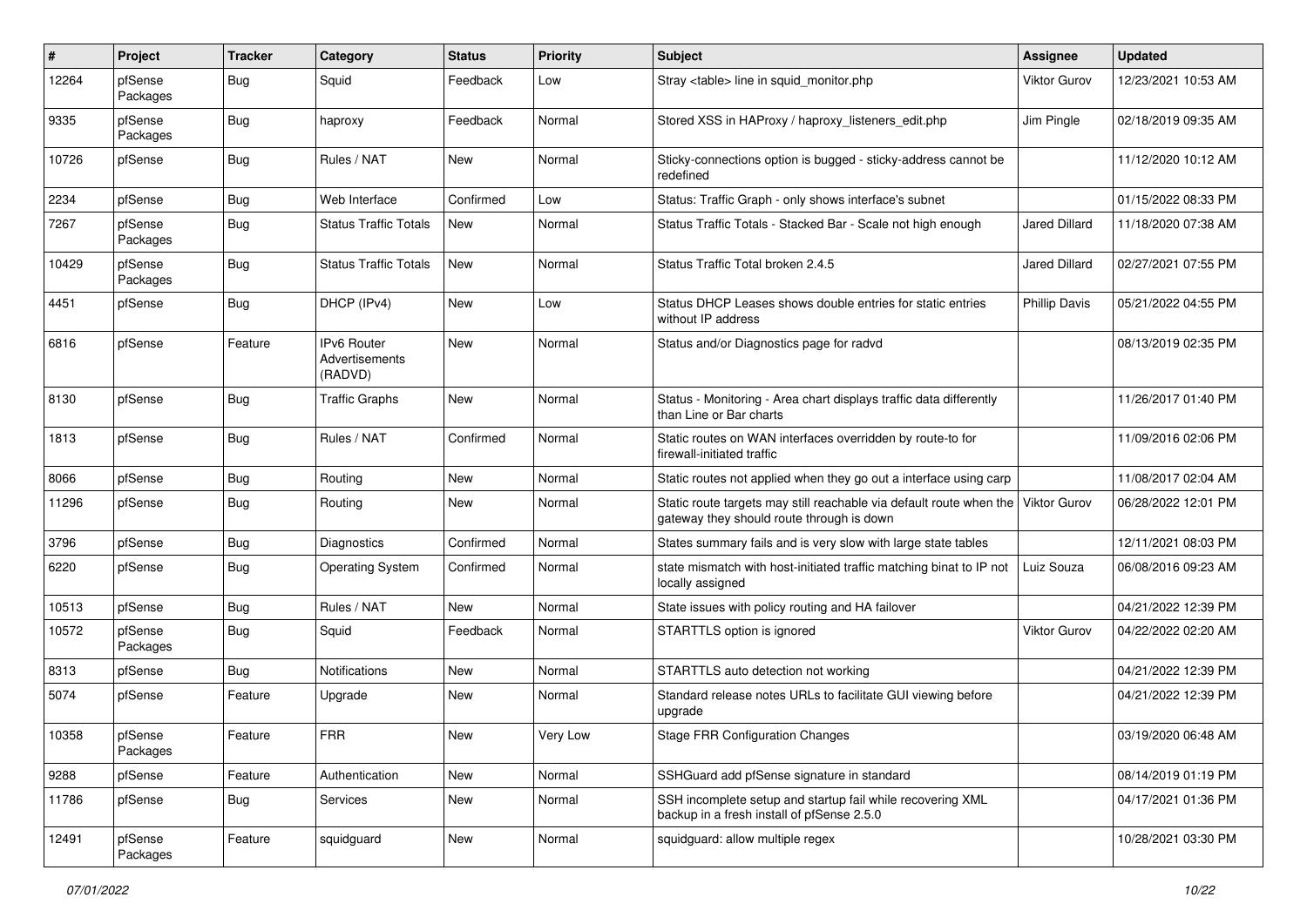| #     | Project             | <b>Tracker</b> | Category               | <b>Status</b> | <b>Priority</b> | <b>Subject</b>                                                                                    | <b>Assignee</b>     | <b>Updated</b>      |
|-------|---------------------|----------------|------------------------|---------------|-----------------|---------------------------------------------------------------------------------------------------|---------------------|---------------------|
| 8827  | pfSense<br>Packages | Bug            | squidguard             | New           | Normal          | Squidguard: ACL redirect modes 'redirect' and 'err page' send<br>unresolvable URLs to the client. | <b>Viktor Gurov</b> | 12/21/2021 05:49 AM |
| 5751  | pfSense<br>Packages | Bug            | squidguard             | New           | Normal          | SquidGuard target categories not saved when long "Domain<br>List" is provided                     |                     | 01/10/2016 08:55 AM |
| 11434 | pfSense<br>Packages | Bug            | squidguard             | Feedback      | Normal          | SquidGuard over 1.16.18_11                                                                        |                     | 04/21/2022 12:40 PM |
| 10865 | pfSense<br>Packages | Feature        | squidguard             | New           | Normal          | squidGuard lacks options to send traffic action logs to syslog<br>server                          |                     | 09/05/2020 01:21 AM |
| 10994 | pfSense<br>Packages | Bug            | squidguard             | New           | Low             | SquidGuard Blacklists Restore Default button does not work                                        |                     | 10/20/2020 12:26 PM |
| 11784 | pfSense<br>Packages | Feature        | squidguard             | New           | Normal          | squidguard auto update blacklist option                                                           |                     | 04/06/2021 01:53 AM |
| 11738 | pfSense<br>Packages | Regression     | squidguard             | Feedback      | Normal          | SquidGuard 1.16.18_17 Not Filtering Blacklist No-Transparent<br>Mode                              | <b>Viktor Gurov</b> | 12/21/2021 05:48 AM |
| 9286  | pfSense<br>Packages | <b>Bug</b>     | squidguard             | New           | Normal          | squidGuard - Unable to change IP for sgerror.php URL in<br>configuration                          |                     | 11/13/2019 10:07 AM |
| 9025  | pfSense<br>Packages | Bug            | squidguard             | New           | Normal          | SquidGard + Target categories                                                                     |                     | 10/08/2018 01:00 AM |
| 5646  | pfSense<br>Packages | Feature        | Squid                  | New           | Normal          | Squid3 package Authentication Method: Kerberos/AD                                                 |                     | 02/18/2019 05:34 PM |
| 10450 | pfSense<br>Packages | Bug            | Squid                  | Feedback      | Normal          | Squid reverse proxy switching peers                                                               | Viktor Gurov        | 04/22/2022 02:21 AM |
| 9762  | pfSense<br>Packages | Feature        | Squid                  | Feedback      | Normal          | Squid Reverse Proxy Change redir domain(s) to use regex                                           |                     | 04/21/2022 12:40 PM |
| 7797  | pfSense<br>Packages | Bug            | Squid                  | Feedback      | Normal          | Squid Reverse Proxy alternating between destinations                                              |                     | 04/21/2022 12:40 PM |
| 11200 | pfSense<br>Packages | Feature        | Squid                  | <b>New</b>    | Normal          | Squid reverse proxy + multiple ssl certificates                                                   |                     | 12/31/2020 03:50 AM |
| 9774  | pfSense<br>Packages | Feature        | Squid                  | New           | Normal          | Squid logs / remote logs                                                                          |                     | 04/17/2020 06:18 AM |
| 12732 | pfSense<br>Packages | Bug            | squidguard             | New           | High            | Squid https filtering squidguard acl target list - erratic behaviour                              |                     | 01/26/2022 09:11 AM |
| 10541 | pfSense<br>Packages | Feature        | Squid                  | Feedback      | Normal          | Squid failover and load balancing                                                                 | <b>Viktor Gurov</b> | 01/14/2021 07:34 AM |
| 12717 | pfSense<br>Packages | Todo           | Squid                  | New           | Normal          | Squid 5.x Branch                                                                                  |                     | 01/25/2022 06:24 PM |
| 11335 | pfSense             | <b>Bug</b>     | Interfaces             | New           | Normal          | Spoofing the MAC on a LAGG interface does not work for some<br>NIC types.                         |                     | 01/29/2021 09:10 AM |
| 7683  | pfSense<br>Packages | Feature        | New Package<br>Request | New           | Low             | Splunk Universal Forwarder Package                                                                |                     | 08/19/2019 02:54 PM |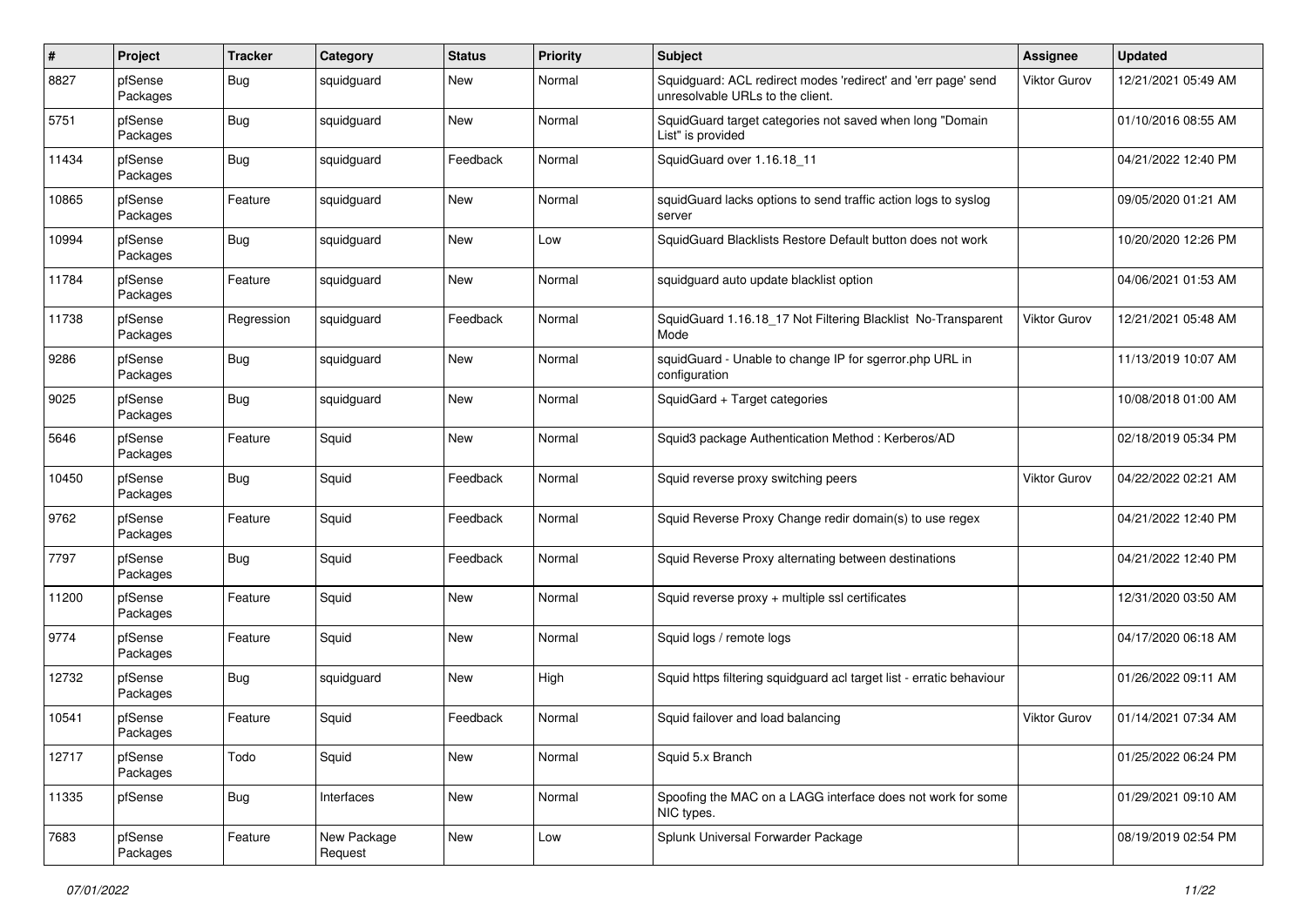| $\vert$ # | Project             | <b>Tracker</b> | Category      | <b>Status</b>                 | <b>Priority</b> | <b>Subject</b>                                                                                                                          | <b>Assignee</b>     | <b>Updated</b>      |
|-----------|---------------------|----------------|---------------|-------------------------------|-----------------|-----------------------------------------------------------------------------------------------------------------------------------------|---------------------|---------------------|
| 7648      | pfSense             | <b>Bug</b>     | CARP          | New                           | <b>Very Low</b> | SPAN ports on an interface renders CARP HA inoperative                                                                                  |                     | 06/14/2017 09:19 PM |
| 7260      | pfSense             | Feature        | Rules / NAT   | New                           | Normal          | Source OS / p0f Database Missing Modern Operating Systems                                                                               |                     | 04/18/2020 02:25 AM |
| 10277     | pfSense             | <b>Bug</b>     | Web Interface | New                           | Normal          | Sorting the log entries does not use year value                                                                                         |                     | 02/24/2020 07:46 AM |
| 7172      | pfSense             | Bug            | DHCP (IPv4)   | New                           | Normal          | Sorting by hostname in Services > DHCP Server > LAN should<br>be "natural" (alphanumeric friendly)                                      |                     | 08/20/2019 03:47 PM |
| 9707      | pfSense<br>Packages | <b>Bug</b>     | pfBlockerNG   | New                           | Normal          | Some networks already existing in deny Feeds are not stopped<br>even if existing in custom deny list                                    |                     | 08/28/2019 10:03 AM |
| 4500      | pfSense             | Bug            | UPnP/NAT-PMP  | Confirmed                     | Normal          | Some miniupnp port mappings are not displayed in the Status<br>page                                                                     |                     | 04/25/2022 12:49 PM |
| 9167      | pfSense             | Bug            | Rules / NAT   | New                           | Normal          | Some Important ICMPv6 Traffic Not Allowed by Default Rules                                                                              |                     | 08/14/2019 01:00 PM |
| 10436     | pfSense<br>Packages | Bug            | softflowd     | New                           | Normal          | softflowd no longer sends flow data after upgrade ( $v0.9.91 - v$<br>v1.0.0                                                             |                     | 06/07/2022 12:25 AM |
| 12845     | pfSense<br>Packages | <b>Bug</b>     | softflowd     | New                           | Normal          | softflowd wrong vlan tag                                                                                                                |                     | 02/21/2022 10:40 AM |
| 12683     | pfSense<br>Packages | <b>Bug</b>     | Snort         | Feedback                      | Normal          | snort get vpns list() does not include OpenVPN CSO                                                                                      | <b>Viktor Gurov</b> | 02/15/2022 10:47 AM |
| 13095     | pfSense<br>Packages | <b>Bug</b>     | Snort         | Feedback                      | Normal          | Snort VRT change in Shared Object Rules path name results in<br>failure to extract and update Snort Shared Object Rules when<br>enabled | <b>Bill Meeks</b>   | 04/25/2022 12:22 PM |
| 12979     | pfSense<br>Packages | Bug            | Snort         | <b>Pull Request</b><br>Review | High            | Snort Rules Update Process Using Deprecated FreeBSD<br><b>Subdirectory Name</b>                                                         | <b>Bill Meeks</b>   | 03/24/2022 09:02 AM |
| 9895      | pfSense<br>Packages | Bug            | Snort         | New                           | Normal          | snort reinstallation failed                                                                                                             |                     | 06/23/2021 08:01 AM |
| 6988      | pfSense<br>Packages | <b>Bug</b>     | Snort         | <b>New</b>                    | High            | SNORT Package PHP memory error                                                                                                          |                     | 06/28/2018 10:00 PM |
| 7414      | pfSense<br>Packages | Feature        | Snort         | <b>New</b>                    | Normal          | snort needs automated refresh on ip change                                                                                              |                     | 08/20/2019 08:55 AM |
| 7535      | pfSense<br>Packages | Feature        | Snort         | New                           | Normal          | Snort messages filling System / General. Should have its own<br>log.                                                                    |                     | 02/18/2019 05:29 PM |
| 10606     | pfSense<br>Packages | <b>Bug</b>     | Snort         | New                           | Normal          | Snort Inline stopped working after upgrade to FreeBSD 12.1<br>(network traffic blocked after heavy load randomly)                       |                     | 05/28/2020 10:06 AM |
| 9289      | pfSense<br>Packages | Feature        | Snort         | <b>New</b>                    | Normal          | Snort enable react                                                                                                                      |                     | 03/16/2019 09:04 PM |
| 6831      | pfSense<br>Packages | Feature        | Snort         | New                           | Normal          | Snort does not support aliases containing FQDN                                                                                          |                     | 07/11/2020 12:51 PM |
| 11579     | pfSense<br>Packages | Feature        | Snort         | New                           | Normal          | Snort alerts or blocks trigger notifications                                                                                            |                     | 03/01/2021 03:26 AM |
| 10989     | pfSense<br>Packages | <b>Bug</b>     | Snort         | <b>New</b>                    | Low             | Snort alert page has hidden characters in IPv6 address                                                                                  |                     | 10/17/2020 04:06 PM |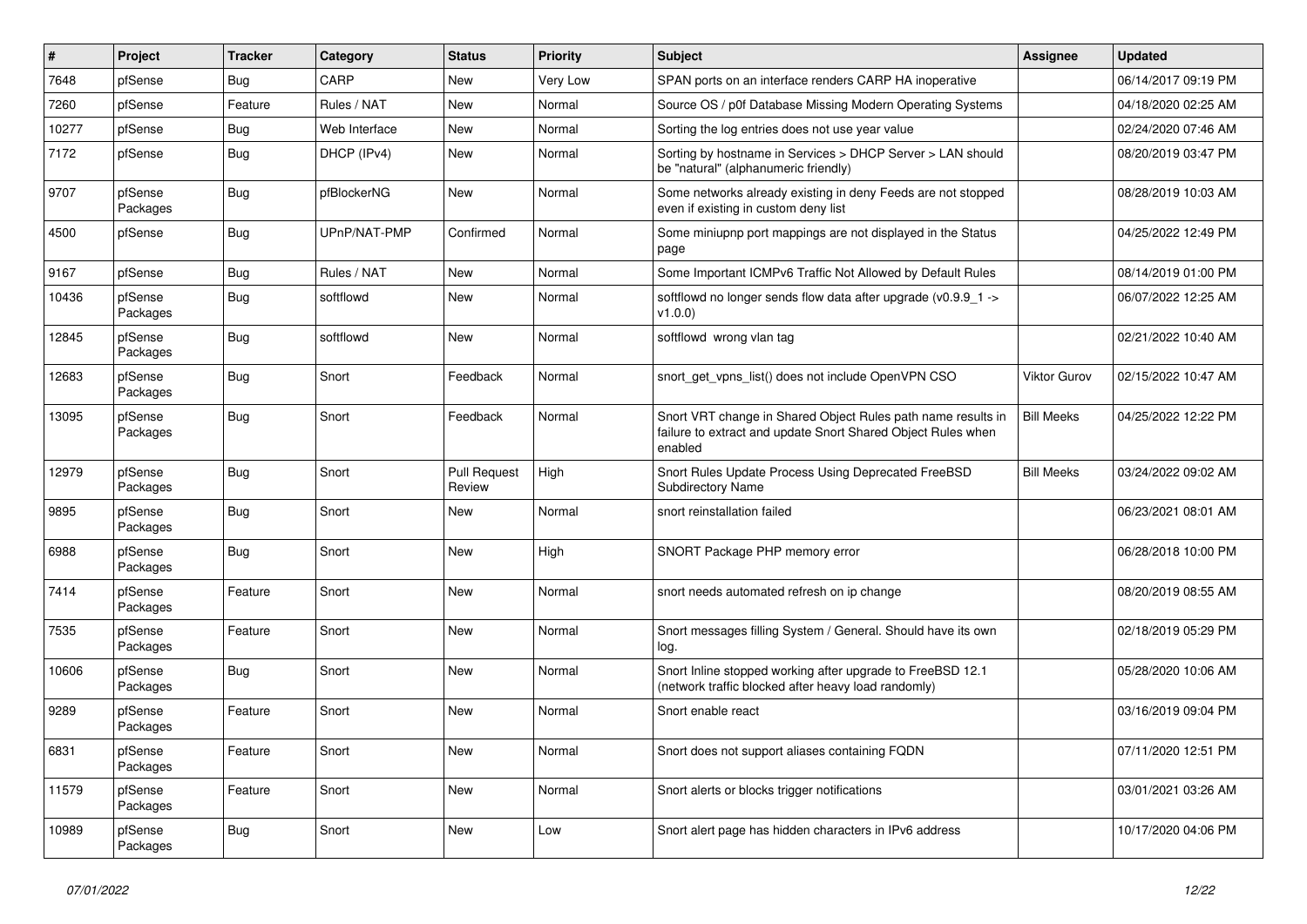| $\pmb{\#}$ | Project             | <b>Tracker</b> | Category                 | <b>Status</b> | <b>Priority</b> | <b>Subject</b>                                                                                          | Assignee             | <b>Updated</b>      |
|------------|---------------------|----------------|--------------------------|---------------|-----------------|---------------------------------------------------------------------------------------------------------|----------------------|---------------------|
| 11479      | pfSense<br>Packages | <b>Bug</b>     | snmptt                   | New           | Normal          | snmptt 1.4.2 does not work in daemon mode                                                               |                      | 02/20/2021 04:37 PM |
| 5922       | pfSense             | Feature        | <b>SNMP</b>              | New           | Normal          | SNMP - enable SNMP v3 functionality                                                                     | <b>Viktor Gurov</b>  | 03/02/2022 02:40 PM |
| 11411      | pfSense<br>Packages | Feature        | New Package<br>Request   | New           | Normal          | Smokeping as a default latency measurement tool                                                         |                      | 02/12/2021 09:29 PM |
| 12369      | pfSense<br>Packages | Feature        | Mail report              | New           | Low             | Skip If No Content issue                                                                                |                      | 09/14/2021 06:40 AM |
| 8349       | pfSense             | Feature        | <b>Traffic Graphs</b>    | New           | Normal          | Show the actual numerical information (upload/download<br>speeds) in the traffic graph dashboard widget | <b>Jared Dillard</b> | 02/28/2018 09:42 AM |
| 9852       | pfSense<br>Packages | Feature        | Suricata                 | Feedback      | Normal          | show File-Store directory listing                                                                       | <b>Viktor Gurov</b>  | 08/20/2021 07:52 AM |
| 12789      | pfSense<br>Packages | Feature        | <b>ACME</b>              | New           | Very Low        | Show expiration date of certificates in the ACME package list                                           |                      | 02/14/2022 09:20 AM |
| 9574       | pfSense             | Feature        | Package System           | New           | Normal          | Show changelog at package upgrade                                                                       |                      | 06/02/2019 04:35 AM |
| 7398       | pfSense             | Feature        | <b>Traffic Graphs</b>    | Assigned      | Normal          | Show average value of bandwidth in/out on Dashboard trafic<br>graph                                     | <b>Jared Dillard</b> | 08/21/2019 08:56 AM |
| 2049       | pfSense             | Feature        | Rules / NAT              | <b>New</b>    | Normal          | Show Auto Generated Rules and Use them to turn features<br>on/off when applicable                       |                      | 08/20/2019 03:37 PM |
| 4292       | pfSense             | Feature        | <b>RRD Graphs</b>        | <b>New</b>    | Normal          | Show 95th Percentile for IPv6 Traffic in RRD Graphs                                                     |                      | 01/25/2015 02:24 PM |
| 6500       | pfSense             | Feature        | Package System           | New           | Normal          | Should be a way to determine which packages are available<br>without having to update/install           |                      | 06/17/2016 05:34 PM |
| 1219       | pfSense             | Feature        | Developer Tools          | New           | Low             | Ship DTRACE enabled kernels in the images                                                               |                      | 07/26/2017 03:14 AM |
| 10584      | pfSense             | <b>Bug</b>     | Hardware / Drivers       | New           | Normal          | SG-3100 with M.2: shutdown instead of reboot                                                            |                      | 07/21/2020 03:08 AM |
| 13206      | pfSense Plus        | Bug            | Hardware / Drivers       | <b>New</b>    | Normal          | SG-3100 LED GPIO hangs                                                                                  |                      | 06/11/2022 07:01 PM |
| 11871      | pfSense Docs        | Correction     | Products                 | New           | Normal          | SG-2100 must be manually power cycled after installation                                                |                      | 10/07/2021 02:19 PM |
| 3087       | pfSense             | Feature        | Web Interface            | New           | Normal          | Setup Wizard does not include IPv6 options for interfaces                                               |                      | 07/10/2013 06:19 PM |
| 5080       | pfSense             | Feature        | DHCP (IPv4)              | <b>New</b>    | Normal          | Settings tab under Services>DHCP Server                                                                 |                      | 08/13/2019 12:53 PM |
| 4428       | pfSense             | Bug            | Interfaces               | Confirmed     | Normal          | Setting media option on em(4) leads to infinite link cycling                                            |                      | 07/06/2016 12:45 AM |
| 13255      | pfSense<br>Packages | Todo           | OpenVPN Client<br>Export | New           | Normal          | Set PKCS#12 algorithm when exporting OpenVPN ZIP or<br>Windows bundles                                  | Jim Pingle           | 06/08/2022 10:37 AM |
| 12811      | pfSense             | <b>Bug</b>     | Gateway Monitoring       | New           | Normal          | Services are not restarted when PPP interfaces connect                                                  | Jim Pingle           | 06/30/2022 03:18 AM |
| 11490      | pfSense<br>Packages | <b>Bug</b>     | Service Watchdog         | New           | Very Low        | Service Watchdog - Impacts Reboots and Package Updates                                                  |                      | 02/22/2021 12:07 PM |
| 10802      | pfSense             | Feature        | DHCP (IPv4)              | New           | Very Low        | Seperator for DHCP Static Mapped leases                                                                 |                      | 07/31/2020 10:30 AM |
| 9680       | pfSense             | Feature        | <b>DHCP Relay</b>        | New           | Normal          | Seperate DHCP Server and relay per interface                                                            |                      | 02/27/2020 10:47 AM |
| 13292      | pfSense<br>Packages | Feature        | ACME                     | New           | Normal          | Separator                                                                                               |                      | 06/21/2022 12:06 PM |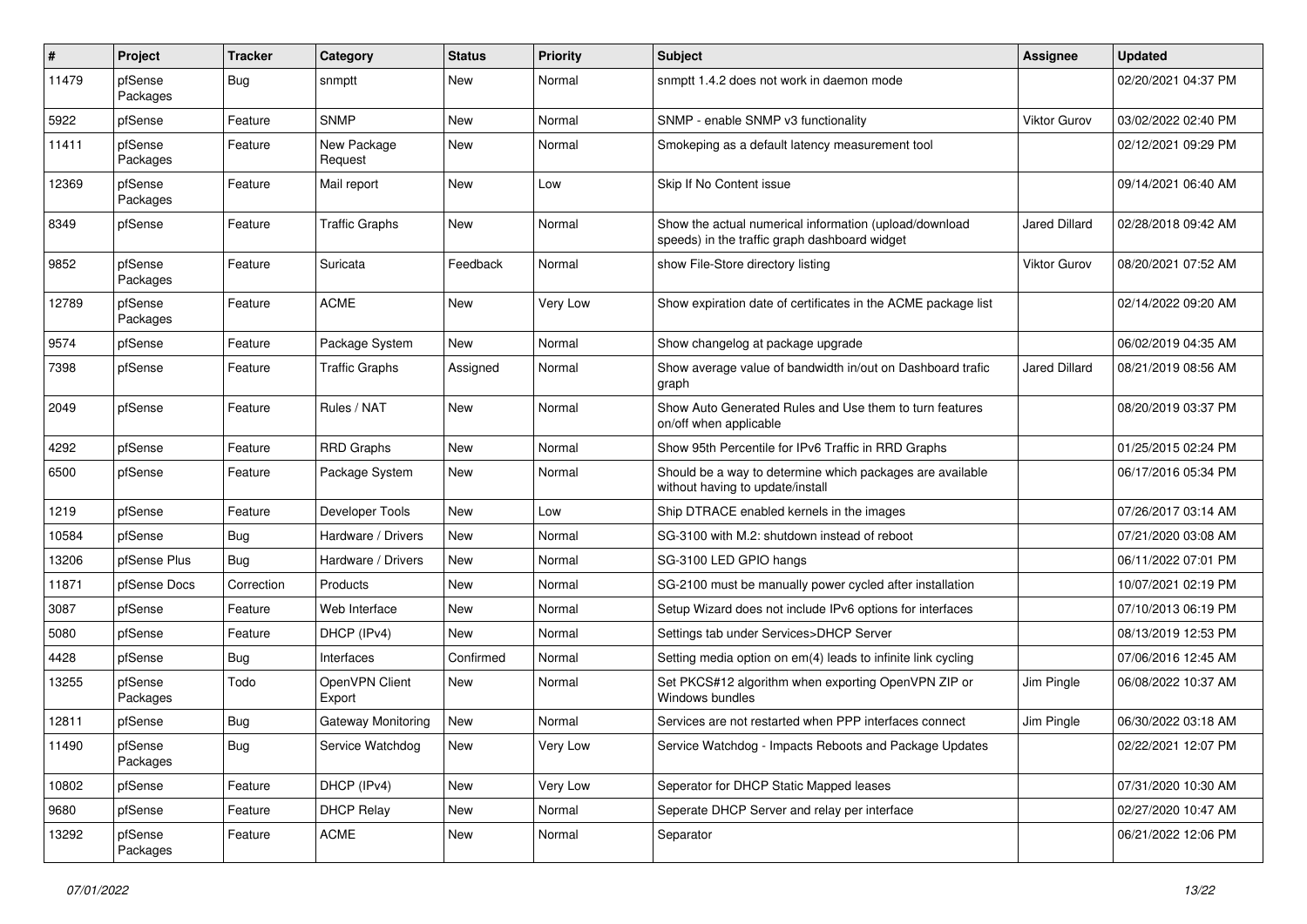| $\#$  | Project             | <b>Tracker</b> | Category               | <b>Status</b>                 | <b>Priority</b> | <b>Subject</b>                                                                            | <b>Assignee</b>      | <b>Updated</b>      |
|-------|---------------------|----------------|------------------------|-------------------------------|-----------------|-------------------------------------------------------------------------------------------|----------------------|---------------------|
| 11324 | pfSense             | Feature        | Logging                | New                           | Normal          | Separate syslog "Remote log servers" Parameters                                           |                      | 01/27/2021 10:47 AM |
| 9700  | pfSense<br>Packages | Feature        | Squid                  | Feedback                      | Normal          | Secure Squid HTTPS Proxy                                                                  |                      | 01/25/2022 06:39 PM |
| 13258 | pfSense             | <b>Bug</b>     | Console Menu           | <b>Pull Request</b><br>Review | Low             | secret menu option 100                                                                    | Jim Pingle           | 06/28/2022 12:01 PM |
| 11746 | pfSense<br>Packages | <b>Bug</b>     | FreeRADIUS             | Feedback                      | Normal          | Second LDAP server configuration misses the ipaNThash<br>control attribute                | Viktor Gurov         | 07/14/2021 01:44 PM |
| 9717  | pfSense             | Feature        | Web Interface          | <b>New</b>                    | Low             | Search box for pfsense?                                                                   |                      | 07/05/2020 02:14 PM |
| 13179 | pfSense<br>Packages | Feature        | pfBlockerNG            | New                           | High            | Search based on CIDR                                                                      |                      | 05/17/2022 09:45 AM |
| 8929  | pfSense             | Feature        | Web Interface          | New                           | Normal          | Scroll bar css dark theme                                                                 |                      | 08/14/2019 12:16 PM |
| 3424  | pfSense<br>Packages | Feature        | New Package<br>Request | New                           | Normal          | <b>SCEP</b> server                                                                        |                      | 08/13/2019 10:02 AM |
| 7385  | pfSense             | Todo           | Web Interface          | New                           | Normal          | Sanitize PHP includes                                                                     |                      | 08/13/2019 03:22 PM |
| 11920 | pfSense Plus        | Feature        | Authentication         | New                           | Normal          | SAML Authentication for pfSense (VPN and webConfigurator)                                 |                      | 05/14/2021 12:56 AM |
| 11248 | pfSense<br>Packages | Feature        | squidguard             | Feedback                      | Normal          | SafeSearch update                                                                         | Viktor Gurov         | 01/28/2021 10:01 AM |
| 11155 | pfSense<br>Packages | Feature        | pfBlockerNG            | Feedback                      | Normal          | SafeSearch AAAA                                                                           | <b>Viktor Gurov</b>  | 02/05/2021 04:54 AM |
| 5367  | pfSense             | <b>Bug</b>     | Web Interface          | New                           | Normal          | Safari repeatedly tries to reload dashboard                                               | <b>Jared Dillard</b> | 08/22/2016 11:08 AM |
| 13249 | pfSense             | <b>Bug</b>     | Console Menu           | <b>New</b>                    | Normal          | Running playback comands multiple times results in PHP error                              |                      | 06/06/2022 07:02 AM |
| 12963 | pfSense<br>Packages | Feature        | Nmap                   | Feedback                      | Normal          | Run nmap scans in the background                                                          | Jim Pingle           | 06/06/2022 06:55 PM |
| 9887  | pfSense             | <b>Bug</b>     | Rules / NAT            | <b>Pull Request</b><br>Review | Low             | Rule separator positions change when deleting multiple rules                              |                      | 07/01/2022 02:25 PM |
| 12643 | pfSense<br>Packages | Regression     | Suricata               | Feedback                      | Normal          | Rule categories are cleared after clicking the save button on the<br>Global Settings page |                      | 12/30/2021 03:44 AM |
| 2138  | pfSense             | <b>Bug</b>     | <b>RRD Graphs</b>      | New                           | Normal          | RRD Wireless graph broken in BSS mode                                                     |                      | 02/06/2016 04:59 AM |
| 12865 | pfSense<br>Packages | Todo           | <b>RRD Summary</b>     | Feedback                      | Normal          | RRD Summary improvements                                                                  | <b>Viktor Gurov</b>  | 03/04/2022 12:20 PM |
| 12338 | pfSense<br>Packages | <b>Bug</b>     | <b>RRD Summary</b>     | New                           | Normal          | RRD Summary does not report data on 3100                                                  |                      | 04/15/2022 02:54 PM |
| 2024  | pfSense             | Feature        | Package System         | New                           | Normal          | RRD Graphs for packages                                                                   |                      | 08/13/2019 12:24 PM |
| 5849  | pfSense             | <b>Bug</b>     | CARP                   | New                           | Normal          | Routing fail on CARP IPsec                                                                |                      | 12/18/2021 04:41 PM |
| 11823 | pfSense<br>Packages | Feature        | <b>FRR</b>             | New                           | Normal          | Route handling enhancements                                                               |                      | 04/19/2021 06:23 PM |
| 12653 | pfSense<br>Packages | Regression     | <b>FRR</b>             | Feedback                      | Normal          | RIP related startup error                                                                 | Viktor Gurov         | 12/30/2021 08:37 AM |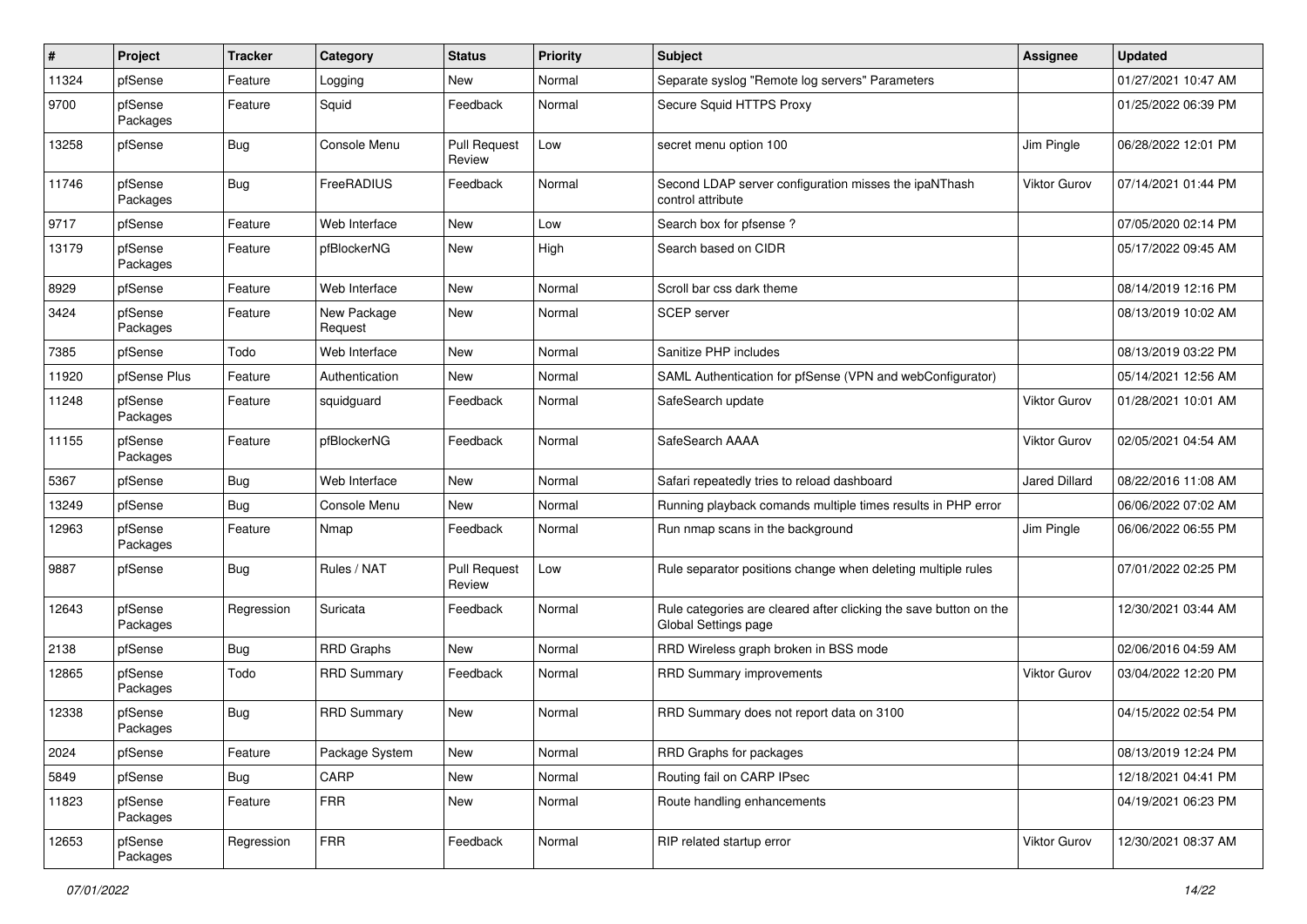| #     | Project             | <b>Tracker</b> | Category                        | <b>Status</b> | <b>Priority</b> | <b>Subject</b>                                                                                         | Assignee             | <b>Updated</b>      |
|-------|---------------------|----------------|---------------------------------|---------------|-----------------|--------------------------------------------------------------------------------------------------------|----------------------|---------------------|
| 9253  | pfSense             | Feature        | User Manager /<br>Privileges    | New           | Normal          | RFE: True View-Only WebCFG options                                                                     |                      | 08/21/2019 09:21 AM |
| 12091 | pfSense             | Feature        | Authentication                  | New           | Normal          | RFE: Add support for sssd authentication                                                               |                      | 12/10/2021 04:55 PM |
| 13091 | pfSense             | Feature        | OpenVPN                         | New           | Normal          | RFE: Ability to specify the order of OpenVPN Authentication<br>servers                                 |                      | 04/22/2022 04:30 PM |
| 9575  | pfSense             | Feature        | DHCP (IPv6)                     | New           | Very Low        | RFC 7078 - Distributing Address Selection Policy Using<br>DHCP <sub>v6</sub>                           |                      | 08/14/2019 02:39 PM |
| 6544  | pfSense             | Feature        | DHCP (IPv4)                     | <b>New</b>    | Very Low        | RFC 3046 DHCP Option 82 support (and RFC 3315/4649/4580<br>for IPv6)                                   |                      | 07/13/2020 02:14 AM |
| 8274  | pfSense             | Feature        | <b>Traffic Graphs</b>           | New           | Normal          | Reverse Inverse Traffic Graph View                                                                     | <b>Jared Dillard</b> | 08/14/2019 10:31 AM |
| 385   | pfSense             | Feature        | Captive Portal                  | New           | Normal          | Reverse captive portal                                                                                 |                      | 08/13/2019 12:23 PM |
| 9348  | pfSense<br>Packages | Bug            | <b>ACME</b>                     | New           | Normal          | Results of Acme certificate issuance/renewal are not properly<br>formatted                             |                      | 02/22/2019 12:08 PM |
| 1738  | pfSense             | <b>Bug</b>     | Backup / Restore                | New           | Very Low        | Restore fails when username in backup is not matching                                                  |                      | 12/11/2021 07:51 PM |
| 7964  | pfSense             | <b>Bug</b>     | Multi-WAN                       | <b>New</b>    | Normal          | Restart openypn on gateway switching                                                                   |                      | 08/19/2019 12:35 PM |
| 6361  | pfSense             | <b>Bug</b>     | Web Interface                   | New           | Low             | Responsive Mobile Menu issue                                                                           |                      | 05/16/2016 12:09 PM |
| 1307  | pfSense             | Feature        | Web Interface                   | New           | Normal          | Request: Option To Resolve Addresses in State Table Summary                                            |                      | 02/06/2016 04:58 AM |
| 10401 | pfSense             | Feature        | Dashboard                       | New           | Normal          | Request: ability to sort/separate stopped/running Service(s) on<br>Dashboard -> Services Status widget |                      | 03/31/2020 04:48 PM |
| 10347 | pfSense<br>Packages | Feature        | OpenVPN Client<br>Export        | <b>New</b>    | Normal          | Request to add pull-filter                                                                             |                      | 07/29/2020 08:11 AM |
| 9130  | pfSense             | Feature        | DHCP (IPv4)                     | <b>New</b>    | Normal          | Request ID [#INC-16195]: DHCP - PXE Boot                                                               |                      | 09/10/2020 01:39 PM |
| 10188 | pfSense<br>Packages | Bug            | pfBlockerNG                     | New           | Normal          | Reputation tab is not working                                                                          |                      | 01/24/2020 10:06 AM |
| 2676  | pfSense             | Feature        | Rules / NAT                     | New           | Normal          | Reply-to option in firewall rule                                                                       |                      | 05/05/2017 03:15 PM |
| 5813  | pfSense             | Feature        | <b>Traffic Shaper</b><br>(ALTQ) | New           | Normal          | Replacement of layer7 filter                                                                           |                      | 02/18/2017 05:08 PM |
| 11856 | pfSense             | Feature        | Diagnostics                     | <b>New</b>    | Normal          | Replace/add Alias or DNS names for known LAN addresses in<br>the State table                           |                      | 04/27/2021 08:01 AM |
| 10312 | pfSense             | Feature        | Rules / NAT                     | New           | Low             | Reordering of NAT rules without dragging                                                               |                      | 03/03/2020 07:28 AM |
| 10651 | pfSense             | Feature        | OpenVPN                         | New           | Normal          | Remove/replace deprecated OpenVPN options                                                              |                      | 06/10/2020 11:32 AM |
| 10995 | pfSense             | Feature        | <b>Operating System</b>         | New           | Low             | Remove VMware MSI-X from the PCI blacklist.                                                            |                      | 10/20/2020 11:40 AM |
| 13196 | pfSense<br>Packages | Feature        | pfBlockerNG                     | New           | Normal          | remove NoVirusThanks feed                                                                              |                      | 05/23/2022 06:05 AM |
| 12351 | pfSense<br>Packages | Todo           | pfBlockerNG                     | Feedback      | Normal          | Remove non-functional feeds                                                                            | <b>Viktor Gurov</b>  | 02/04/2022 02:29 PM |
| 13194 | pfSense<br>Packages | Bug            | pfBlockerNG                     | New           | Normal          | Remove dead Malc0de feed                                                                               |                      | 05/23/2022 05:16 AM |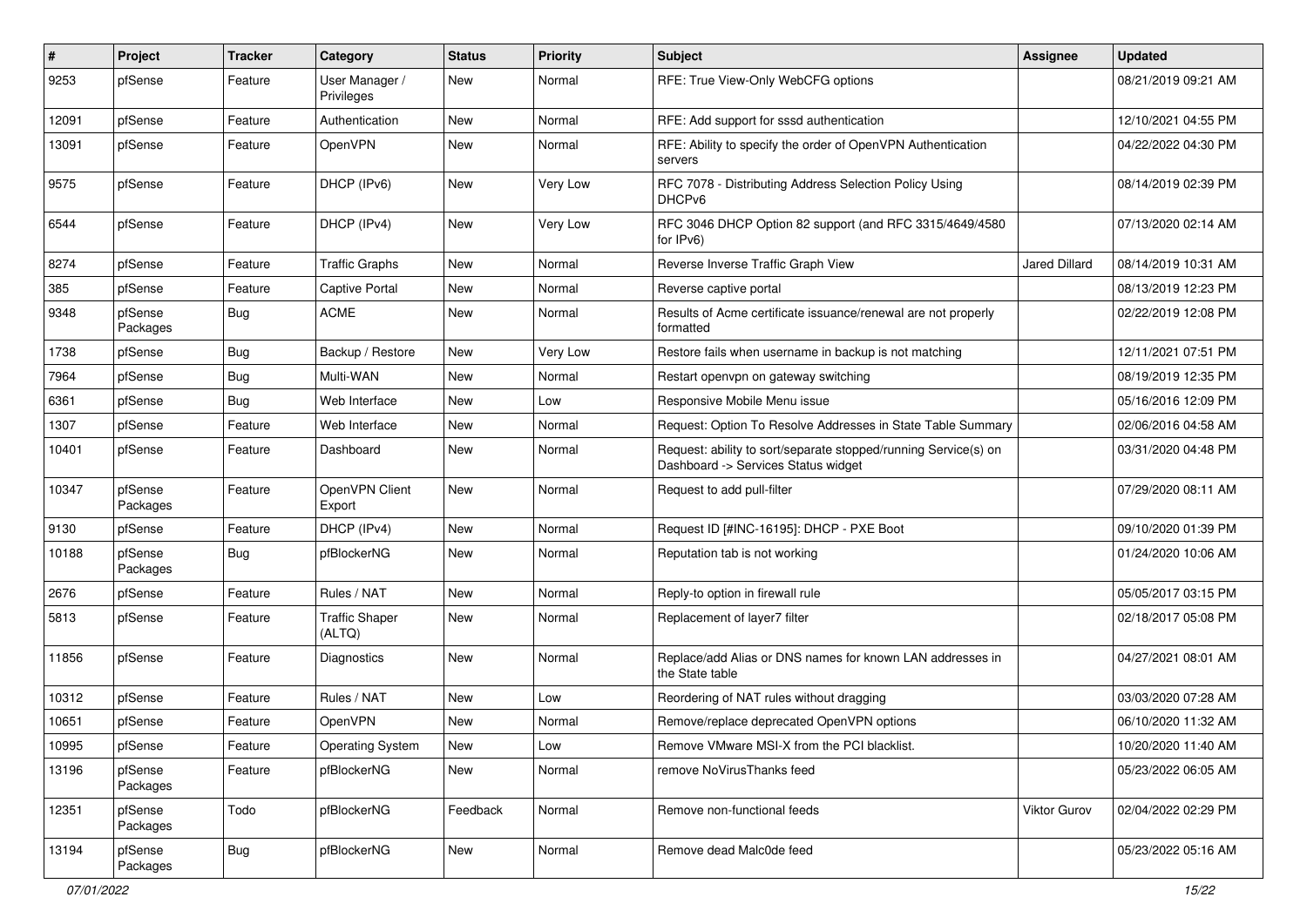| #     | Project             | <b>Tracker</b> | Category                                        | <b>Status</b> | <b>Priority</b> | <b>Subject</b>                                                                                    | Assignee           | <b>Updated</b>      |
|-------|---------------------|----------------|-------------------------------------------------|---------------|-----------------|---------------------------------------------------------------------------------------------------|--------------------|---------------------|
| 2099  | pfSense             | Todo           | CARP                                            | <b>New</b>    | Normal          | Remove "queue" from CARP traffic                                                                  |                    | 01/19/2012 10:59 AM |
| 2276  | pfSense             | Feature        | Certificates                                    | <b>New</b>    | Normal          | Remote CRL fetch support                                                                          |                    | 02/06/2016 04:14 AM |
| 12679 | pfSense             | Feature        | Interfaces                                      | New           | Normal          | Remind user to update DHCPv6 range when changing interface<br>IPv6 prefix                         |                    | 01/12/2022 07:36 AM |
| 6554  | pfSense             | Feature        | <b>NTPD</b>                                     | <b>New</b>    | Normal          | Reintroduce NTP mode7 for IEEE 1588 PTPd interop                                                  |                    | 08/13/2019 01:40 PM |
| 6283  | pfSense             | Feature        | DHCP (IPv6)                                     | New           | Normal          | Register DHCPv6 leases with DNS resolver                                                          |                    | 08/21/2019 10:48 AM |
| 13252 | pfSense             | <b>Bug</b>     | Upgrade                                         | New           | Normal          | reduce frequency of php-fpm socket connection attempts from<br>check reload status                |                    | 06/12/2022 11:11 AM |
| 11185 | pfSense<br>Packages | <b>Bug</b>     | ntop                                            | Feedback      | Normal          | Redis service stopping before NtopNg                                                              |                    | 04/21/2022 12:40 PM |
| 13228 | pfSense             | <b>Bug</b>     | Interfaces                                      | <b>New</b>    | Normal          | Recovering interface gateway may not be added back into<br>gateway groups and rules when expected | Jim Pingle         | 06/29/2022 04:31 PM |
| 4646  | pfSense             | Feature        | Dashboard                                       | New           | Normal          | Recover valuable vertical screen real estate in dashboard                                         |                    | 04/20/2015 07:46 PM |
| 12813 | pfSense             | Feature        | Installer                                       | <b>New</b>    | Low             | Recover extra data in the installer                                                               |                    | 02/17/2022 07:52 AM |
| 12343 | pfSense             | Feature        | Diagnostics                                     | New           | Low             | Real time traffic monitoring                                                                      |                    | 09/06/2021 01:26 PM |
| 12013 | pfSense             | <b>Bug</b>     | Logging                                         | New           | Low             | Reading log data is inefficient in certain cases                                                  |                    | 06/08/2021 07:35 AM |
| 10980 | pfSense             | <b>Bug</b>     | <b>Operating System</b>                         | New           | Normal          | rc.local is executed at login by rc.initial, and not at boot time.                                |                    | 10/19/2020 09:39 AM |
| 6605  | pfSense             | <b>Bug</b>     | Interfaces                                      | Confirmed     | Normal          | rc.linkup logic issues with actions taken                                                         |                    | 07/12/2016 07:46 PM |
| 11093 | pfSense             | <b>Bug</b>     | Wireless                                        | New           | Low             | ral(4) driver non-functional in arm64                                                             |                    | 11/21/2020 10:45 AM |
| 10714 | pfSense             | Bug            | DHCP (IPv6)                                     | New           | Normal          | radvd only gives out the prefix of the "first" IPv6 address of an<br>interface                    |                    | 10/06/2020 01:03 PM |
| 7737  | pfSense             | Bug            | IPv6 Router<br>Advertisements<br>(RADVD)        | New           | Normal          | radvd error message                                                                               |                    | 08/13/2019 09:41 AM |
| 8831  | pfSense             | <b>Bug</b>     | <b>IPv6 Router</b><br>Advertisements<br>(RADVD) | <b>New</b>    | Very High       | Radvd causes latency spikes                                                                       |                    | 04/19/2021 04:51 AM |
| 6873  | pfSense             | <b>Bug</b>     | DHCP (IPv6)                                     | <b>New</b>    | Low             | radvd - Too many addresses in RDNSS section when previously<br>using DHCPv6                       | Dominic<br>McKeown | 06/06/2018 10:45 AM |
| 3718  | pfSense             | Feature        | IPv6 Router<br>Advertisements<br>(RADVD)        | New           | Normal          | radvd - enhancement proposal: ability to advertise routes and<br>some fixes - patches attached    |                    | 03/22/2020 02:59 PM |
| 8264  | pfSense<br>Packages | <b>Bug</b>     | FreeRADIUS                                      | New           | Normal          | Radiusd restart on WAN change results in freeradius not running<br>(and possible solution)        |                    | 04/21/2022 12:39 PM |
| 5652  | pfSense             | <b>Bug</b>     | Authentication                                  | <b>New</b>    | Normal          | Radius IETF Class Group Assignment - Incorrect Standard                                           |                    | 08/13/2019 01:39 PM |
| 4154  | pfSense             | Bug            | User Manager /<br>Privileges                    | Confirmed     | Normal          | RADIUS authentication not working over IPv6                                                       |                    | 04/21/2022 12:39 PM |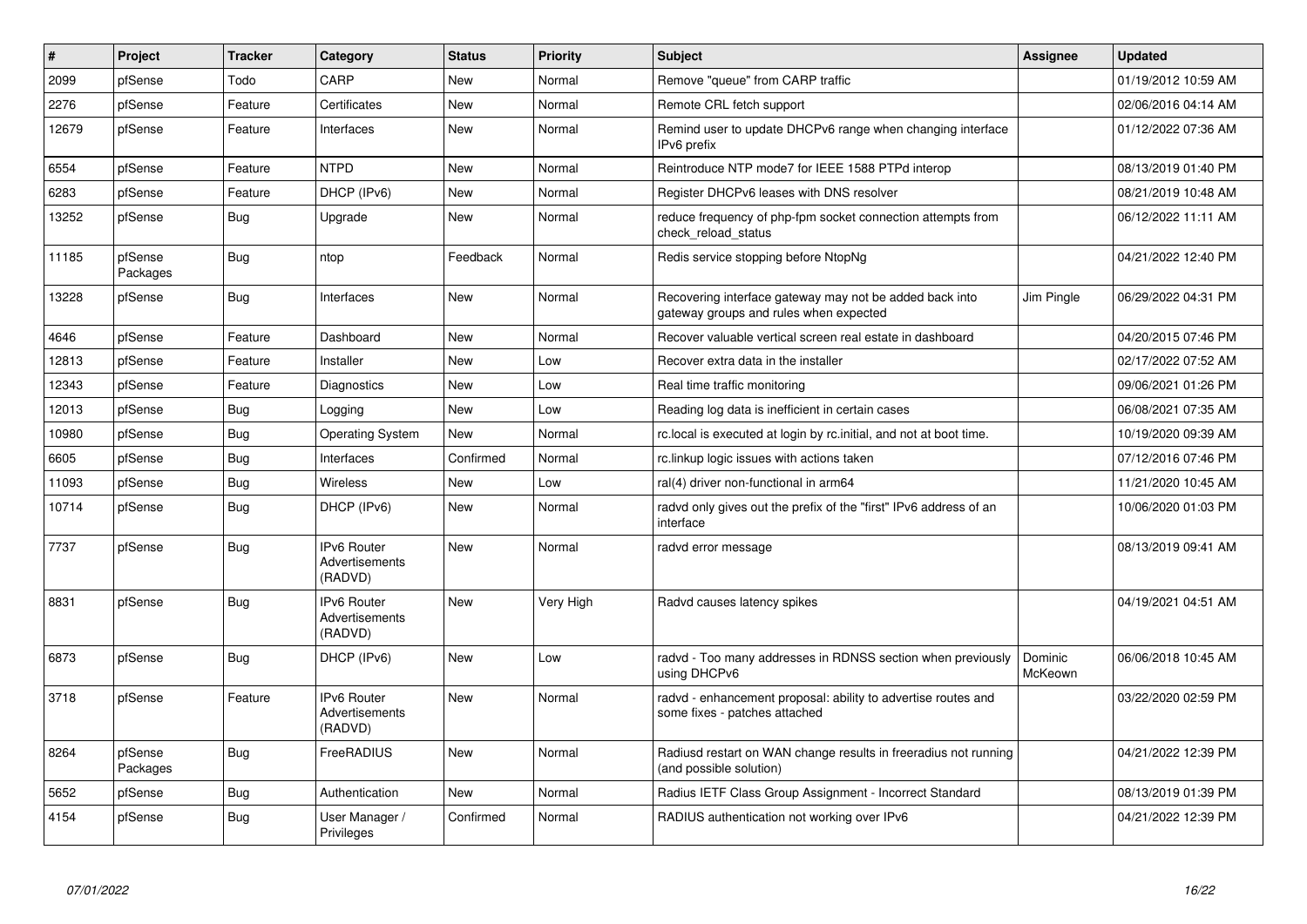| #     | Project             | <b>Tracker</b> | Category                                 | <b>Status</b>                 | <b>Priority</b> | <b>Subject</b>                                                                                           | Assignee          | <b>Updated</b>      |
|-------|---------------------|----------------|------------------------------------------|-------------------------------|-----------------|----------------------------------------------------------------------------------------------------------|-------------------|---------------------|
| 10352 | pfSense             | <b>Bug</b>     | Authentication                           | New                           | Very Low        | RADIUS authentication fails with MSCHAPv1 or MSCHAPv2<br>when passwords contain international characters |                   | 06/20/2022 04:04 PM |
| 1434  | pfSense             | Feature        | OpenVPN                                  | New                           | Normal          | Radius Accounting in OpenVPN                                                                             |                   | 05/04/2013 03:06 PM |
| 12730 | pfSense             | <b>Bug</b>     | <b>Captive Portal</b>                    | New                           | Normal          | RADIUS accounting does not work if WAN is down                                                           |                   | 01/26/2022 05:13 AM |
| 6186  | pfSense             | <b>Bug</b>     | Services                                 | <b>New</b>                    | Normal          | race conditions in service startup                                                                       |                   | 04/21/2022 12:39 PM |
| 4470  | pfSense             | Feature        | IPv6 Router<br>Advertisements<br>(RADVD) | New                           | Normal          | RA page in GUI                                                                                           |                   | 08/20/2019 12:20 PM |
| 8712  | pfSense             | Feature        | <b>Traffic Shaper</b><br>(ALTQ)          | <b>New</b>                    | Normal          | QOS on ipsec links                                                                                       |                   | 06/22/2020 06:27 AM |
| 8770  | pfSense             | Bug            | Interfaces                               | <b>New</b>                    | Normal          | QinQ interfaces always show as active                                                                    |                   | 02/01/2020 09:47 AM |
| 12179 | pfSense<br>Packages | Feature        | qemu-guest-agent                         | New                           | Normal          | QEMU package                                                                                             |                   | 07/30/2021 08:02 AM |
| 13197 | pfSense<br>Packages | Feature        | pfBlockerNG                              | <b>New</b>                    | Normal          | Put a Single donation link and a proper patreon lin in the<br>pfBlocker Support Banner / Widget          |                   | 05/23/2022 05:35 AM |
| 7244  | pfSense             | Feature        | Developer Tools                          | New                           | Normal          | Publish pfsense as a Vagrant Basebox                                                                     |                   | 01/29/2019 04:09 AM |
| 9293  | pfSense             | Feature        | Web Interface                            | New                           | Low             | Provide WebUI message (banner) prior to login                                                            |                   | 08/14/2019 02:39 PM |
| 7212  | pfSense             | Feature        | Hardware / Drivers                       | <b>New</b>                    | Normal          | Provide Driver for SG-1000 Crypto Accelerator                                                            | Luiz Souza        | 08/20/2019 08:46 AM |
| 8087  | pfSense             | Bug            | Authentication                           | New                           | Normal          | Provide Calling-Station-ID to RADIUS backed VPN connections                                              |                   | 06/06/2020 05:36 AM |
| 10581 | pfSense             | Feature        | Logging                                  | New                           | Normal          | Provide ability to disable nginx access logging to remote syslog<br>server                               |                   | 05/21/2020 08:36 PM |
| 12759 | pfSense Plus        | <b>Bug</b>     | Package System                           | <b>New</b>                    | Very Low        | Proprietary packages link to non-existant or non-public github<br>pages                                  |                   | 02/09/2022 10:43 AM |
| 3387  | pfSense             | Feature        | Aliases / Tables                         | <b>New</b>                    | Normal          | process_alias_urltable Frequency                                                                         |                   | 08/21/2019 11:01 AM |
| 6321  | pfSense             | Bug            | L <sub>2</sub> TP                        | New                           | Normal          | Problem with connecting I2tp over ipsec from android and<br>windows                                      |                   | 11/13/2020 11:01 AM |
| 6176  | pfSense<br>Packages | Feature        | OpenVPN Client<br>Export                 | <b>New</b>                    | Normal          | Privilege for OpenVPN Client Export                                                                      |                   | 10/05/2020 07:33 AM |
| 12393 | pfSense             | <b>Bug</b>     | <b>Traffic Shaper</b><br>(ALTQ)          | <b>New</b>                    | Low             | Priority of gOthersLow higher than default queues                                                        |                   | 09/21/2021 02:48 PM |
| 11545 | pfSense             | Regression     | Interfaces                               | Feedback                      | Normal          | Primary interface address is not always used when VIPs are<br>present                                    | Reid<br>Linnemann | 06/28/2022 12:01 PM |
| 11826 | pfSense<br>Packages | Feature        | <b>ACME</b>                              | New                           | Normal          | Preserve acme SAN Method parameters for new cert creations                                               |                   | 04/20/2021 02:02 PM |
| 11163 | pfSense<br>Packages | Feature        | ACME                                     | <b>Pull Request</b><br>Review | Normal          | Preferred Chain option                                                                                   |                   | 10/18/2021 09:10 AM |
| 1833  | pfSense             | Feature        | <b>PPTP</b>                              | New                           | Normal          | PPTP type WAN IPv6 support                                                                               |                   | 08/20/2019 10:12 AM |
| 9633  | pfSense             | Feature        | PPPoE Server                             | New                           | Normal          | PPPoE/L2TP Server Status Page                                                                            |                   | 10/09/2021 12:05 PM |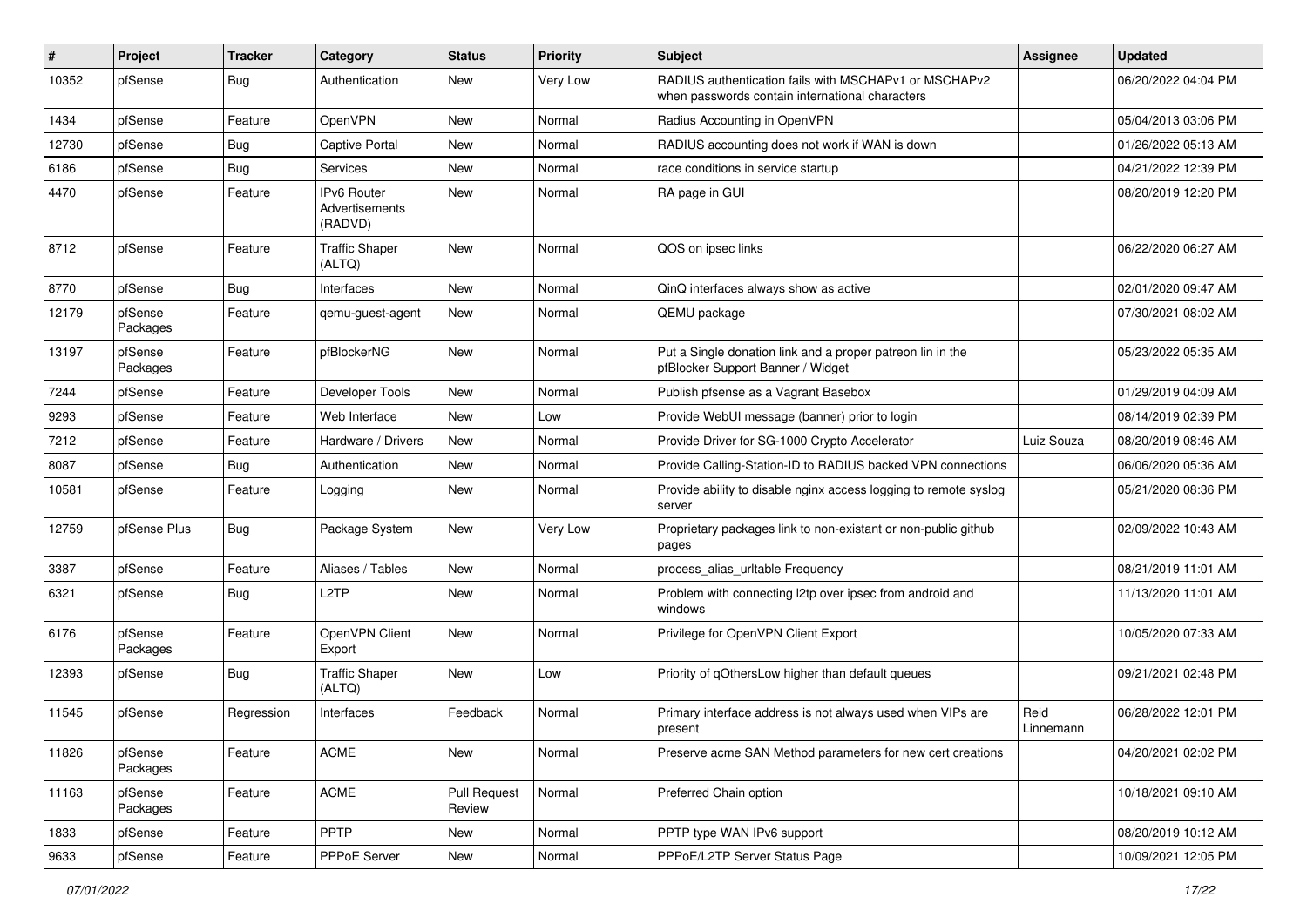| ∦     | Project             | <b>Tracker</b> | Category                            | <b>Status</b> | Priority | <b>Subject</b>                                                                                                                      | <b>Assignee</b> | <b>Updated</b>      |
|-------|---------------------|----------------|-------------------------------------|---------------|----------|-------------------------------------------------------------------------------------------------------------------------------------|-----------------|---------------------|
| 9617  | pfSense             | Feature        | PPP Interfaces                      | New           | Normal   | PPPoE Static IP Configuration in GUI                                                                                                |                 | 10/15/2021 08:52 PM |
| 32    | pfSense             | Todo           | User Manager /<br>Privileges        | <b>New</b>    | Normal   | PPPoE Server users integration with user manager                                                                                    |                 | 02/06/2016 04:53 AM |
| 1826  | pfSense             | Feature        | PPPoE Server                        | <b>New</b>    | Normal   | PPPoE server IPv6 support                                                                                                           |                 | 03/25/2022 04:25 PM |
| 12436 | pfSense             | Bug            | PPPoE Server                        | <b>New</b>    | Normal   | Pppoe server config gui does not allow setting of chap<br>authentication, and sets the network start address for allocation<br>to 0 |                 | 10/21/2021 08:15 AM |
| 8078  | pfSense             | Feature        | <b>PPP</b> Interfaces               | <b>New</b>    | Normal   | <b>PPPoE Reconnect Wait Time</b>                                                                                                    |                 | 11/09/2017 05:13 PM |
| 8512  | pfSense             | Bug            | PPP Interfaces                      | <b>New</b>    | Normal   | PPPoE reconnect fails after interface flap                                                                                          |                 | 08/20/2019 10:06 AM |
| 9192  | pfSense             | Bug            | PPP Interfaces                      | <b>New</b>    | Normal   | PPPoE daemon selects wrong interface                                                                                                |                 | 08/20/2019 10:05 AM |
| 895   | pfSense             | Feature        | <b>PPP</b> Interfaces               | New           | Very Low | PPP subsystem MPPE/MPPC support                                                                                                     |                 | 09/10/2019 04:24 PM |
| 10875 | pfSense             | Bug            | Gateways                            | New           | Normal   | PPP periodic reset does not fully restore gateway group<br>round-robin functionality                                                | Luiz Souza      | 11/05/2020 07:44 AM |
| 13307 | pfSense             | Bug            | <b>PPP</b> Interfaces               | New           | High     | PPP interface custom reset date/time Hour and Minute fields do<br>not properly handle "0" value                                     |                 | 06/28/2022 12:01 PM |
| 6255  | pfSense             | <b>Bug</b>     | PPP Interfaces                      | Confirmed     | Low      | PPP Country/Provider/Plan configuration not saved                                                                                   |                 | 04/25/2016 07:15 PM |
| 10204 | pfSense             | Feature        | Interfaces                          | New           | Low      | Possible clarification of Track IPv6 Interface Subnet ID                                                                            |                 | 01/23/2020 01:04 PM |
| 6207  | pfSense             | Feature        | Rules / NAT                         | <b>New</b>    | Normal   | Please, add "THIS_IF broadcast" Macro for use in firewall rules                                                                     |                 | 08/21/2019 11:01 AM |
| 6228  | pfSense             | Feature        | <b>Operating System</b>             | New           | Normal   | Please provide a means for IGMPv3 and MLDv2 support                                                                                 |                 | 05/20/2020 03:21 PM |
| 11827 | pfSense<br>Packages | Feature        | <b>ACME</b>                         | New           | Normal   | Please include acme deploy folder/scripts                                                                                           |                 | 03/06/2022 04:31 AM |
| 7781  | pfSense             | Feature        | Rules / NAT                         | <b>New</b>    | Normal   | Please Enable Rule Separators on Manual Outbound NAT                                                                                |                 | 08/21/2019 09:07 AM |
| 7082  | pfSense             | Bug            | Package System                      | New           | Normal   | pkg_edit.php - impossible to use default_value with<br>rowhelperfield                                                               |                 | 08/21/2019 09:15 AM |
| 7195  | pfSense             | Bug            | Package System                      | New           | Normal   | pkg_edit.php - <checkenablefields> tag has no effect on fields<br/>other than checkbox/input</checkenablefields>                    |                 | 08/21/2019 09:15 AM |
| 7531  | pfSense             | Feature        | Package System                      | New           | Low      | pkg behavior when encountering invalid SSL certificate                                                                              |                 | 05/08/2017 06:57 PM |
| 9838  | pfSense             | Feature        | OpenVPN                             | <b>New</b>    | Normal   | PKCS11 support                                                                                                                      |                 | 10/20/2019 02:12 PM |
| 9024  | pfSense             | <b>Bug</b>     | <b>Traffic Shaper</b><br>(Limiters) | Feedback      | Normal   | Ping packet loss under load when using limiters                                                                                     |                 | 05/12/2022 11:55 AM |
| 12907 | pfSense<br>Packages | Bug            | <b>PIMD</b>                         | Feedback      | Normal   | PIMD: Nonexistent interfaces should be hidden/disabled in<br>pimd.conf before bringing up the service                               |                 | 03/07/2022 03:51 PM |
| 12538 | pfSense<br>Packages | Bug            | PIMD                                | New           | Normal   | PIMD sub-interface bug                                                                                                              |                 | 11/20/2021 09:44 PM |
| 10692 | pfSense<br>Packages | <b>Bug</b>     | PIMD                                | Feedback      | Normal   | PIMD starts twice at boot                                                                                                           |                 | 04/21/2022 12:40 PM |
| 12774 | pfSense             | <b>Bug</b>     | Backup / Restore                    | New           | Normal   | Picture widget image is not saved in backup                                                                                         |                 | 04/04/2022 04:48 AM |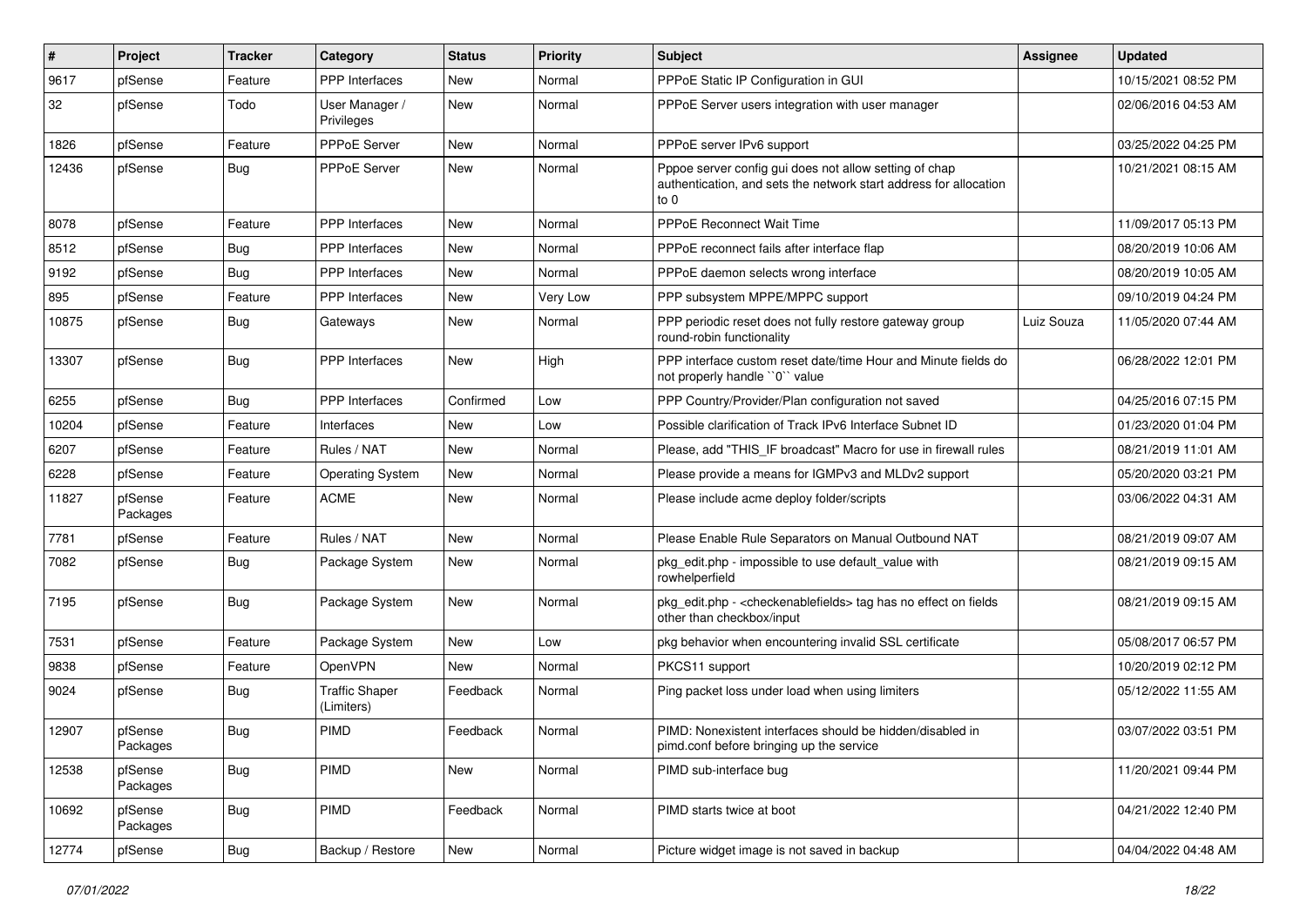| #     | Project             | <b>Tracker</b> | Category                | <b>Status</b> | Priority | Subject                                                                                         | <b>Assignee</b> | <b>Updated</b>      |
|-------|---------------------|----------------|-------------------------|---------------|----------|-------------------------------------------------------------------------------------------------|-----------------|---------------------|
| 9353  | pfSense             | Bug            | Dashboard               | New           | Low      | PHPSession errors from limited access to dashboard and<br>widgets                               |                 | 10/06/2020 09:31 AM |
| 13167 | pfSense             | Bug            | Dynamic DNS             | <b>New</b>    | Normal   | phpDynDNS: DigitalOcean ddns update fails (bad request,<br>invalid character '-' in request_id) |                 | 06/16/2022 09:30 PM |
| 11898 | pfSense<br>Packages | Bug            | apcupsd                 | <b>New</b>    | Normal   | PHP error from apcupsd dashboard widget                                                         |                 | 05/07/2021 09:12 AM |
| 11430 | pfSense             | Bug            | Interfaces              | New           | Normal   | PHP console spam after Assigning Interfaces                                                     |                 | 10/09/2021 10:37 AM |
| 12849 | pfSense             | Bug            | <b>Operating System</b> | New           | Normal   | pfsync kernel crash on reboot                                                                   | Mateusz Guzik   | 02/22/2022 02:02 PM |
| 8100  | pfSense             | Bug            | CARP                    | New           | Normal   | pfsync Initially Deletes States on Primary for Connections<br>Established through Secondary     | Luiz Souza      | 02/08/2022 12:59 PM |
| 7430  | pfSense             | Bug            | Interfaces              | <b>New</b>    | Normal   | pfsense-utils.inc - where_is_ipaddr_configured() should account<br>for loopback interface       |                 | 08/13/2019 03:48 PM |
| 12768 | pfSense             | Feature        | Upgrade                 | <b>New</b>    | Normal   | pfSense-repo: Make sure default config file exists                                              |                 | 06/28/2022 12:01 PM |
| 10279 | pfSense<br>Packages | Bug            | open-vm-tools           | New           | Normal   | pfSense's OpenVM Tools on ESXi 6.7 no longer provides guest<br>vm functionality                 |                 | 03/01/2020 06:07 PM |
| 7138  | pfSense             | Bug            | DHCP (IPv6)             | Assigned      | Normal   | Pfsense wide dhcpv6 client doesn't recognise ifid statement                                     |                 | 04/21/2022 12:39 PM |
| 8576  | pfSense             | Bug            | Rules / NAT             | Feedback      | Low      | pfSense stops passing traffic after some time when using<br>Outbound NAT pool w/ Sticky Address |                 | 10/28/2021 01:47 PM |
| 6430  | pfSense             | Bug            | <b>DNS Resolver</b>     | Confirmed     | Low      | pfsense should sanity-check hostnames when copying from<br>dhcpd.leases to /etc/hosts           |                 | 08/13/2019 01:23 PM |
| 12888 | pfSense             | Bug            | Rules / NAT             | <b>New</b>    | Normal   | pfSense sends un-NATed packets during OpenVPN startup                                           |                 | 03/01/2022 03:13 PM |
| 9876  | pfSense             | Feature        | <b>Operating System</b> | New           | Normal   | PFsense on KVM: Web interface hint to disable "Hardware<br>Checksum Offloading"                 |                 | 07/03/2020 07:11 AM |
| 4499  | pfSense             | Feature        | <b>LAGG Interfaces</b>  | New           | Normal   | pfSense LAGG interfaces; unable to set speed and duplex for<br>member interfaces.               |                 | 08/21/2019 11:16 AM |
| 12828 | pfSense             | Bug            | Wireless                | <b>New</b>    | Normal   | pfSense keeps crashing (Fatal trap 12: page fault while in kernel<br>mode)                      |                 | 02/21/2022 07:55 AM |
| 7352  | pfSense             | Bug            | Routing                 | New           | Normal   | pfSense IPv6 static route is dumped after a WAN flap                                            |                 | 01/20/2022 09:35 AM |
| 12861 | pfSense Docs        | Correction     | Hardware                | New           | Normal   | pfSense hardware tuning guide references obsolete interface<br>loader variable & buffer limits  |                 | 02/23/2022 05:31 PM |
| 10693 | pfSense<br>Packages | Bug            | <b>BIND</b>             | New           | Normal   | pfSense Bind Zone Editor UI does not update zone serial<br>number when a change is made         |                 | 09/01/2021 12:51 AM |
| 10760 | pfSense<br>Packages | <b>Bug</b>     | <b>BIND</b>             | New           | High     | pfSense BIND 9.14.12 server terminates due to assertion failure                                 |                 | 07/11/2020 04:53 PM |
| 11525 | pfSense<br>Packages | Bug            | Suricata                | New           | Normal   | pfsense 2.5.0 release version for vlan issue to suricata                                        |                 | 11/11/2021 08:16 AM |
| 10671 | pfSense             | Bug            | <b>Operating System</b> | New           | Normal   | pfsense 2.4.5_1 does not boot on Gen2 2012R2 HyperV VM                                          |                 | 05/09/2021 06:39 AM |
| 6521  | pfSense<br>Packages | Bug            | squidguard              | New           | Normal   | pfsense 2.3.1 squidguard -> Groups ACL -> Target Rules List<br>missing                          |                 | 06/25/2016 10:49 PM |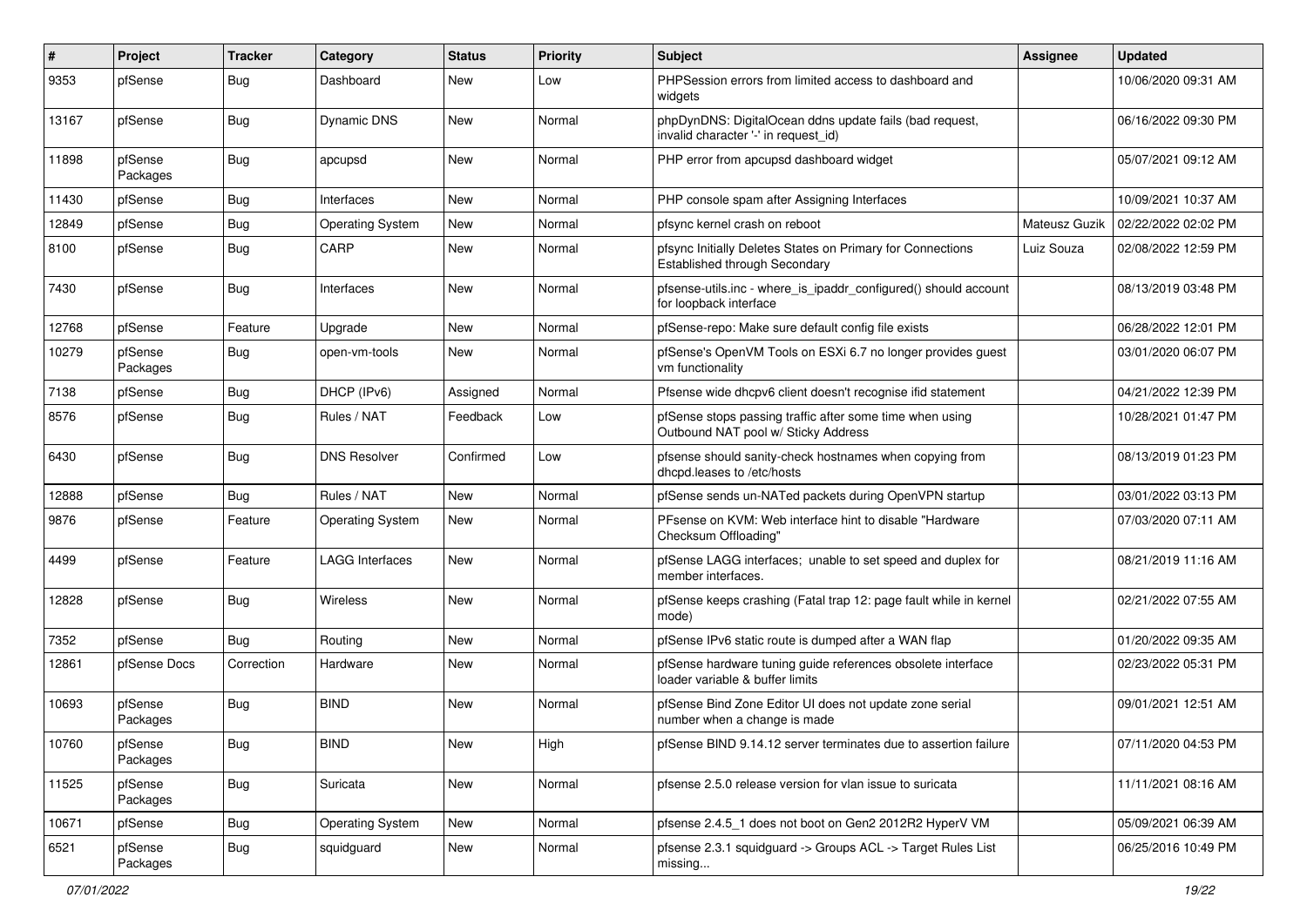| $\#$  | Project             | <b>Tracker</b> | Category    | <b>Status</b> | Priority | <b>Subject</b>                                                                                                         | <b>Assignee</b>     | <b>Updated</b>      |
|-------|---------------------|----------------|-------------|---------------|----------|------------------------------------------------------------------------------------------------------------------------|---------------------|---------------------|
| 6471  | pfSense<br>Packages | <b>Bug</b>     | squidguard  | New           | Normal   | pfsense 2.3.1 squidguard -> common ACL -> Target Rules List<br>missing                                                 |                     | 06/08/2016 06:22 PM |
| 11040 | pfSense<br>Packages | <b>Bug</b>     | pfBlockerNG | New           | Normal   | pfb_filter core faults when clearing firewall log                                                                      |                     | 11/07/2020 01:44 PM |
| 11260 | pfSense<br>Packages | Feature        | pfBlockerNG | New           | Normal   | pfBlockerNG: predefined ASN groups for Google, Facebook,<br>Apple, etc with useful selections                          |                     | 01/18/2021 03:46 PM |
| 10590 | pfSense<br>Packages | <b>Bug</b>     | pfBlockerNG | New           | Normal   | pfBlockerNG: Invalid argument supplied for foreach()                                                                   |                     | 05/26/2020 08:22 AM |
| 10278 | pfSense<br>Packages | <b>Bug</b>     | pfBlockerNG | New           | Normal   | pfBlockerNG: Formatting issue on DNSBL stats page                                                                      |                     | 02/24/2020 01:36 PM |
| 9724  | pfSense<br>Packages | <b>Bug</b>     | pfBlockerNG | New           | High     | pfblockerng-firewall-filter-service-will-not-start                                                                     |                     | 09/05/2019 06:32 AM |
| 10253 | pfSense<br>Packages | <b>Bug</b>     | pfBlockerNG | New           | Normal   | pfblockerng-devel uses user interface for VIP causing issues<br>with other services                                    |                     | 02/11/2020 09:17 AM |
| 12916 | pfSense<br>Packages | <b>Bug</b>     | pfBlockerNG | New           | Normal   | pfBlockerNG-devel cron job does not trigger xmlrpc sync                                                                | <b>Viktor Gurov</b> | 04/11/2022 12:55 PM |
| 12918 | pfSense<br>Packages | Feature        | pfBlockerNG | New           | Normal   | pfBlockerNG-devel changes from xmlrpc sync do not take effect<br>immediately                                           |                     | 03/07/2022 02:29 PM |
| 10252 | pfSense<br>Packages | Bug            | pfBlockerNG | New           | High     | pfblockerng-devel                                                                                                      |                     | 02/11/2020 05:18 PM |
| 11209 | pfSense<br>Packages | Feature        | pfBlockerNG | New           | Normal   | pfBlockerNG soft blocking                                                                                              |                     | 01/01/2021 02:07 PM |
| 12932 | pfSense<br>Packages | Feature        | pfBlockerNG | New           | High     | pfblockerng per user whitelist                                                                                         |                     | 03/11/2022 11:08 AM |
| 13156 | pfSense<br>Packages | Regression     | pfBlockerNG | New           | Normal   | pfBlockerNG IP block stats do not work                                                                                 |                     | 06/29/2022 07:00 AM |
| 9662  | pfSense<br>Packages | <b>Bug</b>     | pfBlockerNG | New           | Normal   | PfblockerNG do not update after pfsense reboot and wait for<br>next cron task                                          |                     | 08/20/2019 09:00 AM |
| 12330 | pfSense<br>Packages | <b>Bug</b>     | pfBlockerNG | Feedback      | Normal   | pfBlockerNG devel creating invalid NAT rules on boot                                                                   |                     | 04/21/2022 12:40 PM |
| 10164 | pfSense<br>Packages | <b>Bug</b>     | pfBlockerNG | New           | Normal   | pfBlockerNG dashboard widget position is not maintained when<br>updating                                               |                     | 01/06/2020 10:06 AM |
| 11261 | pfSense<br>Packages | Bug            | pfBlockerNG | <b>New</b>    | Normal   | pfBlockerNG ASN numbers in IPv4 (/IPv6) Custom_List<br>generate error(s) "Invalid numeric literal at line 1, column 7" |                     | 01/28/2021 08:34 AM |
| 12706 | pfSense<br>Packages | Bug            | pfBlockerNG | Feedback      | Normal   | pfBlockerNG and unbound does not work after switching /var to<br>RAM disk                                              | Viktor Gurov        | 03/24/2022 10:47 AM |
| 11398 | pfSense<br>Packages | <b>Bug</b>     | pfBlockerNG | New           | Normal   | pfBlocker upgrade hangs forever                                                                                        |                     | 04/21/2022 12:39 PM |
| 13154 | pfSense<br>Packages | Bug            | pfBlockerNG | Confirmed     | Normal   | pfBlocker causing excessive CPU load                                                                                   |                     | 06/28/2022 01:14 PM |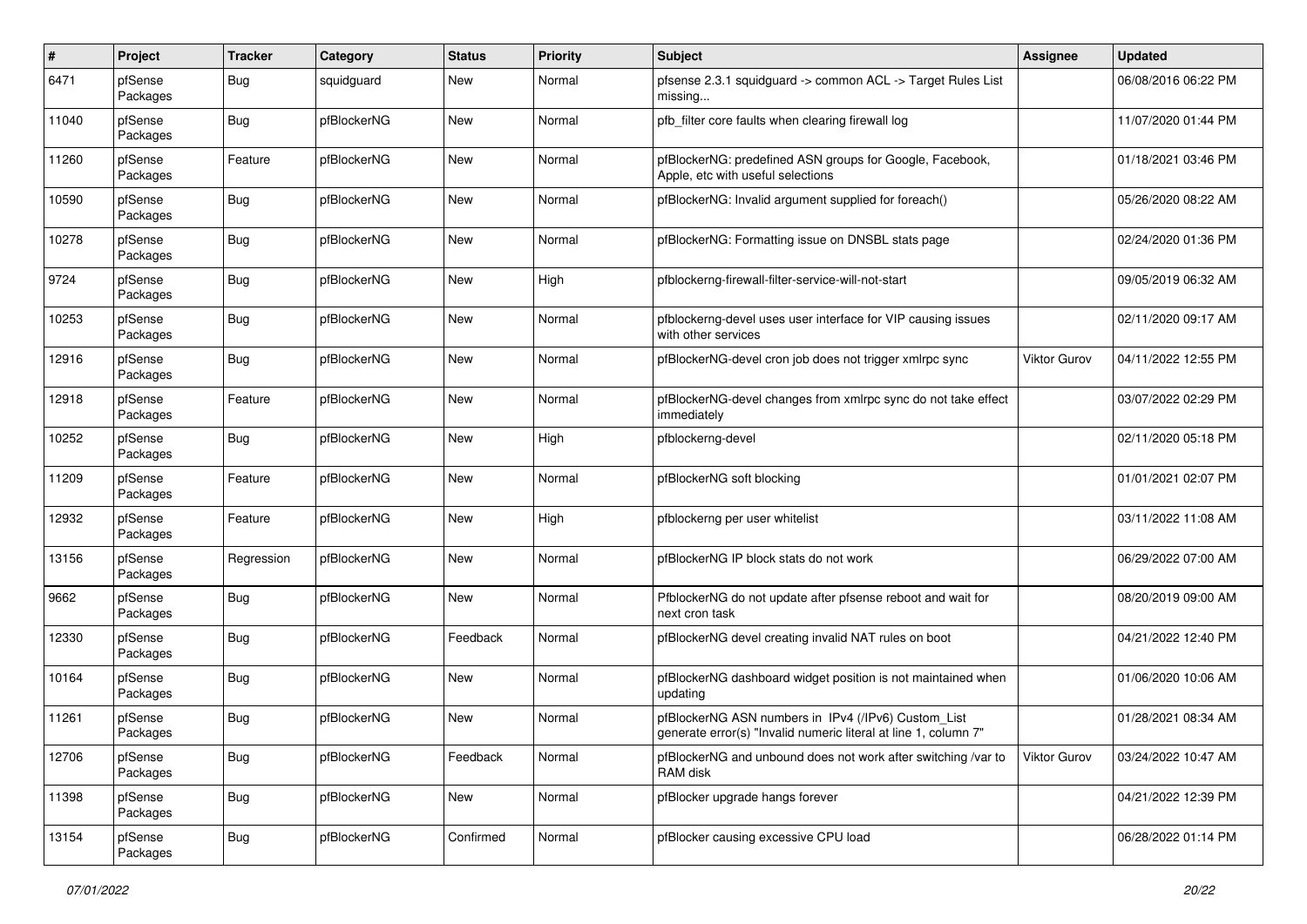| $\vert$ # | Project             | Tracker    | Category                     | <b>Status</b> | Priority | Subject                                                                                                      | <b>Assignee</b>     | <b>Updated</b>      |
|-----------|---------------------|------------|------------------------------|---------------|----------|--------------------------------------------------------------------------------------------------------------|---------------------|---------------------|
| 11184     | pfSense             | <b>Bug</b> | FreeBSD                      | New           | Normal   | PF: State policy cannot be configurable                                                                      |                     | 02/09/2021 02:43 AM |
| 1683      | pfSense             | Feature    | Rules / NAT                  | New           | Normal   | PF scrub min-ttl option                                                                                      |                     | 09/23/2020 01:52 AM |
| 5075      | pfSense             | Bug        | Rules / NAT                  | Confirmed     | Normal   | pf errors that don't return a line number on first line don't file<br>notice                                 |                     | 09/01/2015 06:42 PM |
| 3943      | pfSense             | Feature    | <b>Operating System</b>      | New           | Low      | pf - divert-reply not implemented (usefull for haproxy)                                                      |                     | 10/16/2014 06:42 PM |
| 12120     | pfSense             | Feature    | <b>DHCP Relay</b>            | New           | Normal   | Permit several sets of destination DHCP servers in DHCP relay                                                |                     | 07/11/2021 05:41 PM |
| 3706      | pfSense             | <b>Bug</b> | User Manager /<br>Privileges | New           | Normal   | Permission order affects default page on limited accounts, but<br>can't reorder                              |                     | 02/06/2016 04:10 AM |
| 10238     | pfSense             | Feature    | <b>Operating System</b>      | New           | Very Low | Periodic Scrub of ZFS filesystem                                                                             |                     | 12/31/2020 03:02 PM |
| 12122     | pfSense             | <b>Bug</b> | Web Interface                | New           | Normal   | Perform greedy actions asychronously                                                                         |                     | 07/10/2021 01:10 PM |
| 12549     | pfSense             | Regression | <b>IPsec</b>                 | New           | Normal   | Per-user Mobile IPsec settings are not applied to connecting<br>mobile clients                               | Jim Pingle          | 06/28/2022 12:01 PM |
| 1574      | pfSense             | Feature    | User Manager /<br>Privileges | New           | Normal   | Password quality enforcment.                                                                                 |                     | 02/06/2016 04:15 AM |
| 9485      | pfSense             | Bug        | User Manager /<br>Privileges | New           | Normal   | password match error on system_usermanager causes Group<br>membership to be reset.                           |                     | 04/26/2019 08:52 AM |
| 7365      | pfSense             | Feature    | Logging                      | New           | Low      | Pass firewall/filter rule set through logging for centralized loggers<br>to key on                           |                     | 03/07/2017 10:44 AM |
| 13209     | pfSense<br>Packages | <b>Bug</b> | pfBlockerNG                  | New           | Low      | Parsing Filter log by pfBlockerNG creates IP Block log with<br>Source/Destination mixed up or wrong Direcion | <b>Viktor Gurov</b> | 05/25/2022 03:50 AM |
| 11770     | pfSense Plus        | <b>Bug</b> | Hardware / Drivers           | <b>New</b>    | Normal   | Pantech UML295 USB Modem No Longer Functional                                                                |                     | 04/01/2021 11:28 AM |
| 12740     | pfSense             | <b>Bug</b> | FreeBSD                      | Incomplete    | Normal   | panic: esp input cb: Unexpected address family                                                               |                     | 01/27/2022 01:19 PM |
| 13017     | pfSense             | Feature    | Packet Capture               | New           | Normal   | Packet capture: add preview results while capture is running                                                 |                     | 04/09/2022 11:08 AM |
| 4914      | pfSense             | Feature    | Diagnostics                  | <b>New</b>    | Low      | Packet Capture Settings                                                                                      |                     | 08/20/2019 08:51 AM |
| 4456      | pfSense             | Feature    | Diagnostics                  | New           | Normal   | Packet capture additional filtering options                                                                  |                     | 08/20/2019 03:30 PM |
| 11724     | pfSense             | Bug        | Package System               | New           | Normal   | Packages unexpectedly removed when changing update<br>branches                                               |                     | 03/29/2021 08:09 AM |
| 5469      | pfSense             | <b>Bug</b> | Package System               | Confirmed     | Low      | package.dtd XSD schema is a piece of pathetic, useless,<br>unmaintained junk                                 |                     | 11/22/2015 06:26 AM |
| 7954      | pfSense<br>Packages | <b>Bug</b> | Squid                        | Confirmed     | Normal   | Package upgrade/reinstall gets stuck on deinstall if the<br>package-provided service is not running          |                     | 10/18/2017 12:04 PM |
| 7521      | pfSense             | Feature    | Package System               | New           | High     | Package Updates via Mirror                                                                                   |                     | 05/04/2017 08:21 PM |
| 12248     | pfSense             | Feature    | Package System               | New           | Low      | Package Update Availability Notification                                                                     |                     | 11/28/2021 10:02 AM |
| 13054     | pfSense             | Feature    | Package System               | New           | Normal   | Package plugin hook for web server configuration stanzas                                                     | Jim Pingle          | 04/12/2022 03:04 PM |
| 10526     | pfSense<br>Packages | <b>Bug</b> | pfBlockerNG                  | New           | Normal   | Package pfBlockerNG Crashes on Alert view                                                                    |                     | 05/04/2020 08:59 AM |
| 6842      | pfSense             | Feature    | Package System               | New           | Low      | Package Manager progress bar should indicate overall progress                                                |                     | 08/21/2019 08:55 AM |